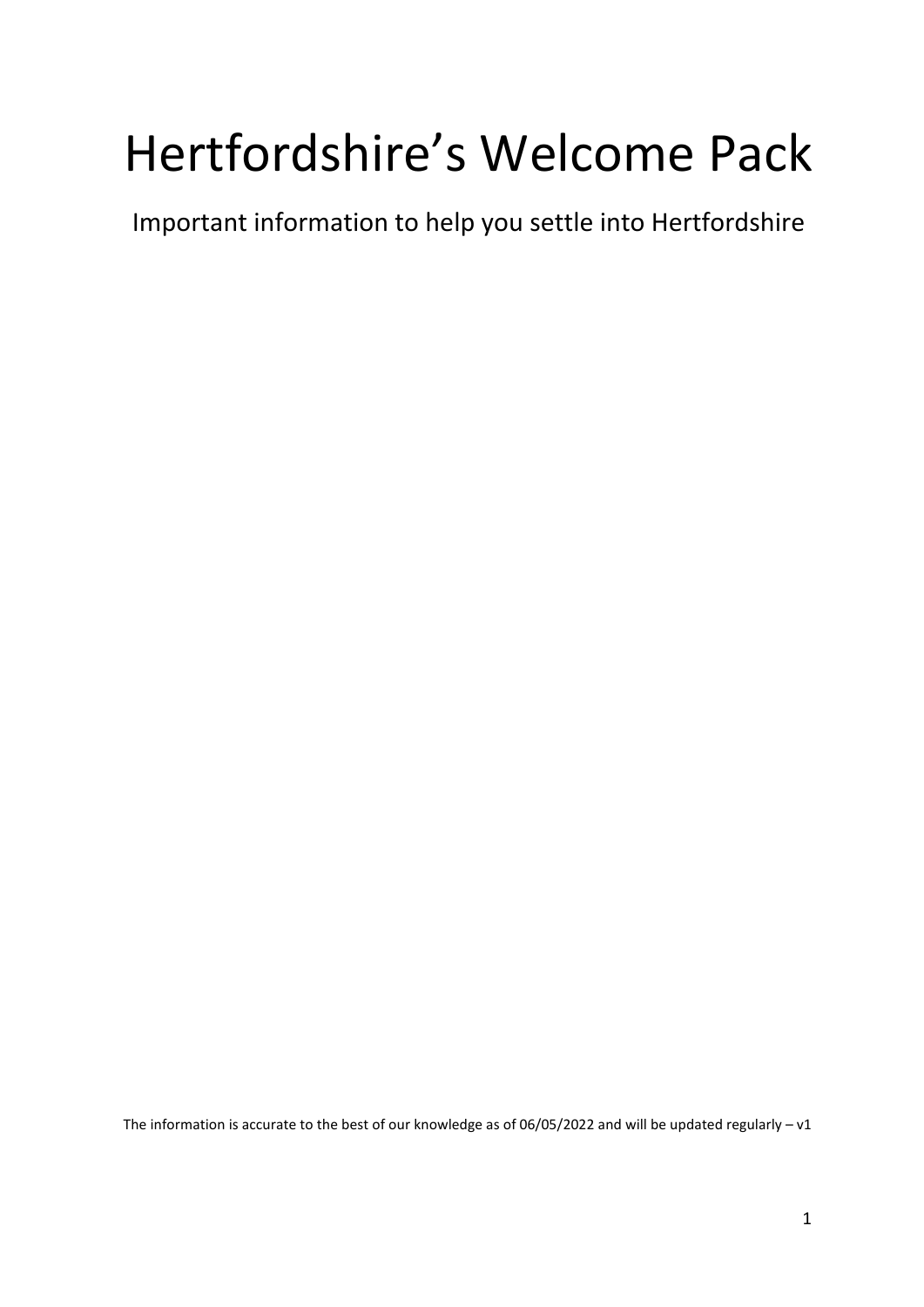## **WELCOME TO HERTFORDSHIRE**

| <b>Table of Contents</b>                                                        |  |
|---------------------------------------------------------------------------------|--|
|                                                                                 |  |
|                                                                                 |  |
|                                                                                 |  |
|                                                                                 |  |
|                                                                                 |  |
|                                                                                 |  |
| Find out where they can get a vaccination against Covid-19 (if they need one) 5 |  |
|                                                                                 |  |
|                                                                                 |  |
|                                                                                 |  |
|                                                                                 |  |
|                                                                                 |  |
|                                                                                 |  |
|                                                                                 |  |
|                                                                                 |  |
|                                                                                 |  |
| What are the important things to make sure the application includes? 9          |  |
|                                                                                 |  |
|                                                                                 |  |
|                                                                                 |  |
|                                                                                 |  |
|                                                                                 |  |
|                                                                                 |  |
|                                                                                 |  |
|                                                                                 |  |
|                                                                                 |  |
|                                                                                 |  |
|                                                                                 |  |
|                                                                                 |  |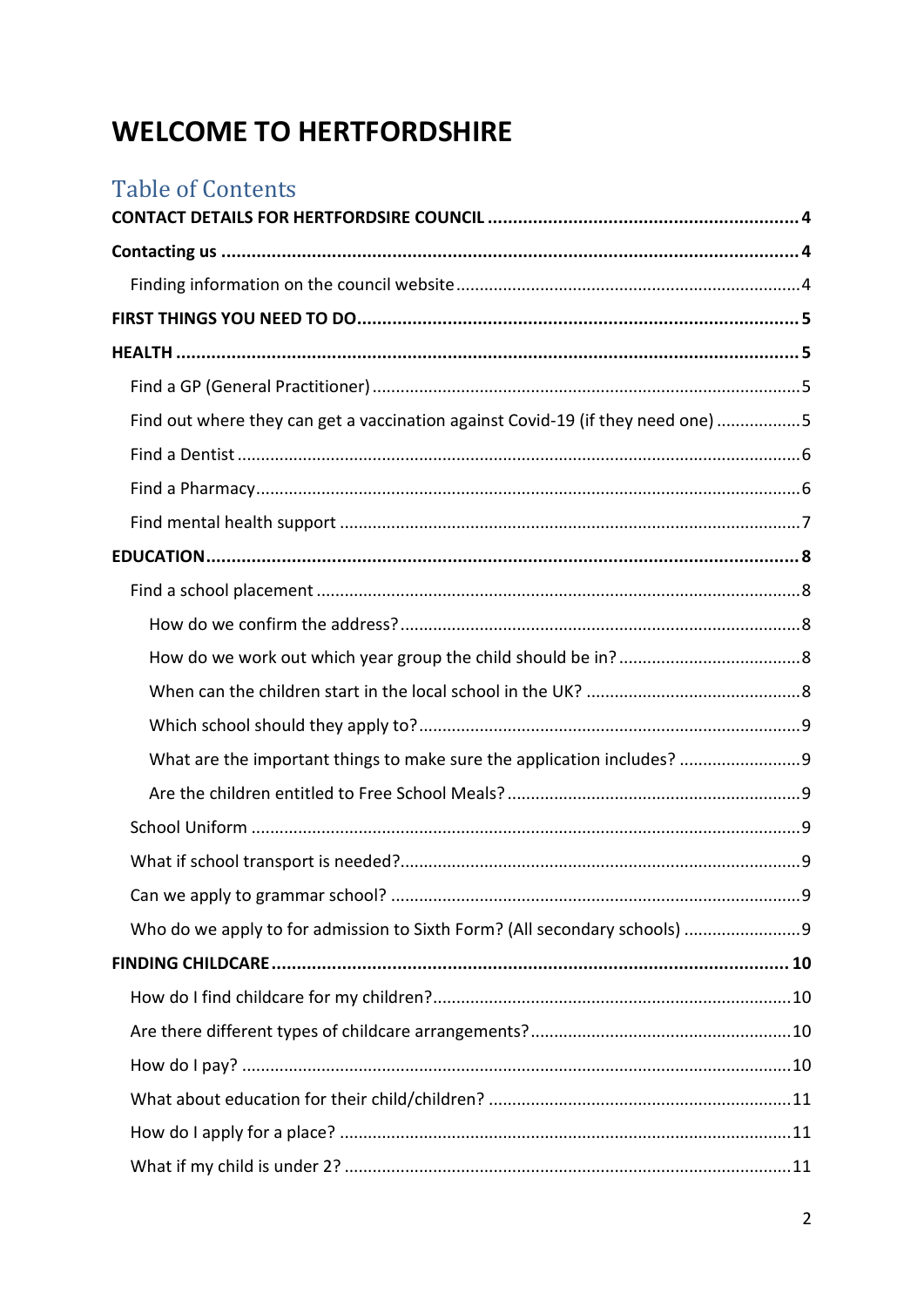| 20                                                                             |
|--------------------------------------------------------------------------------|
|                                                                                |
|                                                                                |
|                                                                                |
|                                                                                |
| Finding activities and Family Information Service support in Hertfordshire  24 |
|                                                                                |
|                                                                                |
|                                                                                |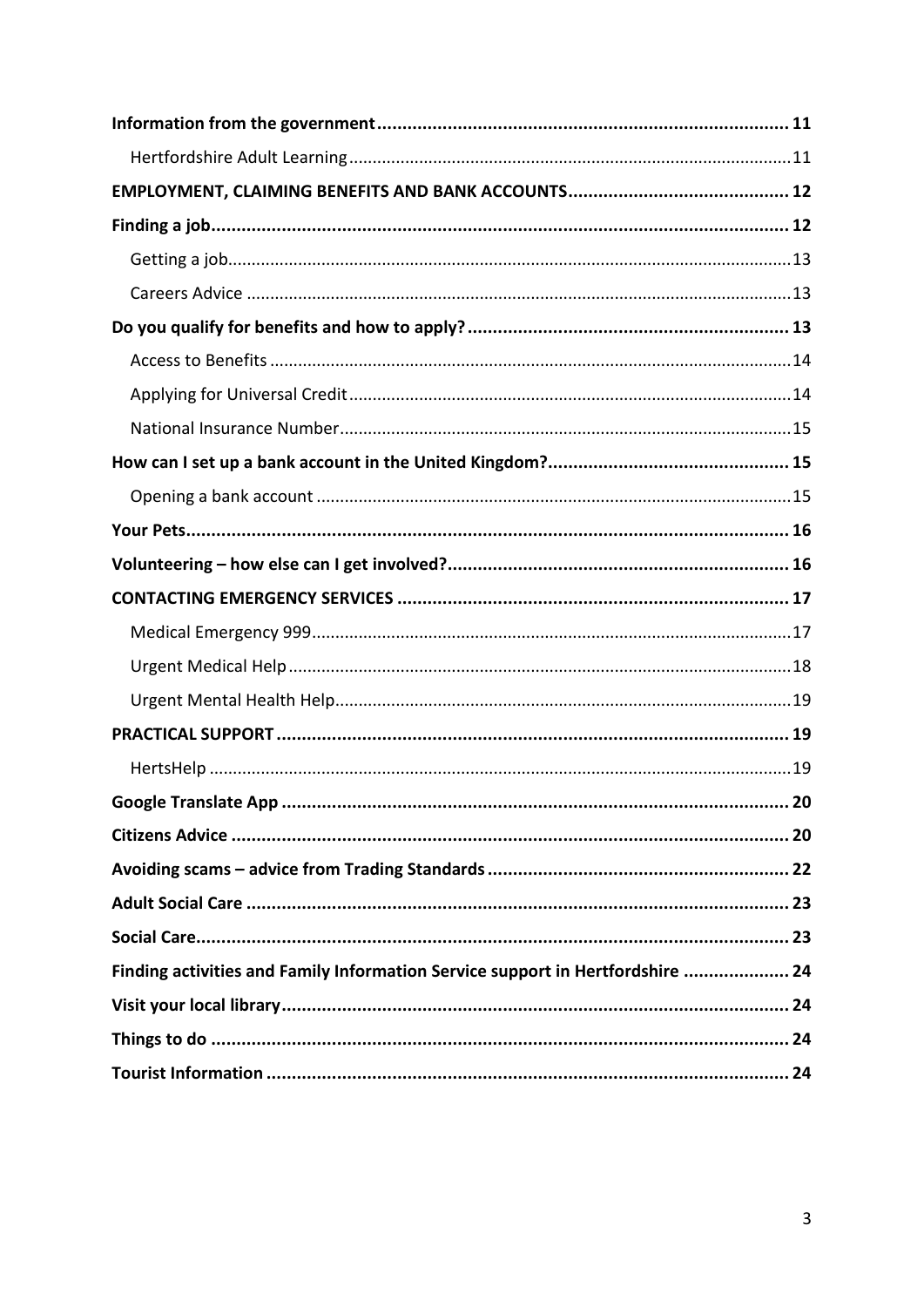## <span id="page-3-0"></span>**CONTACT DETAILS FOR HERTFORDSIRE COUNCIL**

### <span id="page-3-1"></span>Contacting us

In Hertfordshire, there are 3 levels of council:

- Hertfordshire County Council looks after things like social care, education, recycling and waste, libraries
- District and borough councils look after things like sports and leisure facilities, parks, and local markets. [Find your district and borough council](https://www.hertfordshire.gov.uk/about-the-council/how-the-council-works/district-and-borough-councils.aspx)
- Town, parish, and community councils look after things like allotments, village halls and cemeteries.

You can find out which District you come under by putting in your home postcode here - [Find your local council -](https://www.gov.uk/find-local-council) GOV.UK (www.gov.uk)

#### <span id="page-3-2"></span>Finding information on the council website

There is lots of information you may find useful on the Hertfordshire Council website, [Home](https://www.hertfordshire.gov.uk/home.aspx)  [| Hertfordshire County Council | Hertfordshire County Council.](https://www.hertfordshire.gov.uk/home.aspx) You can select for this to be shown in Ukrainian by going to the bottom of home screen and selecting 'Translate this site'.

On here you will find information about services we take care of like school information, transport information, and adult and child social care information. You can contact the Council using our web form or email us. [Contact us | Hertfordshire County Council](https://www.hertfordshire.gov.uk/About-the-council/Contact-us/Contact-a-service.aspx)

If you can't contact us online, you can **call us** on the phone: - Tel:- 03001234040

Monday to Friday 8am to 6pm, Saturday 9am - 4pm. We are closed on Sundays and on bank holidays.

#### **Out of hours**

An out of hours service is available for emergencies.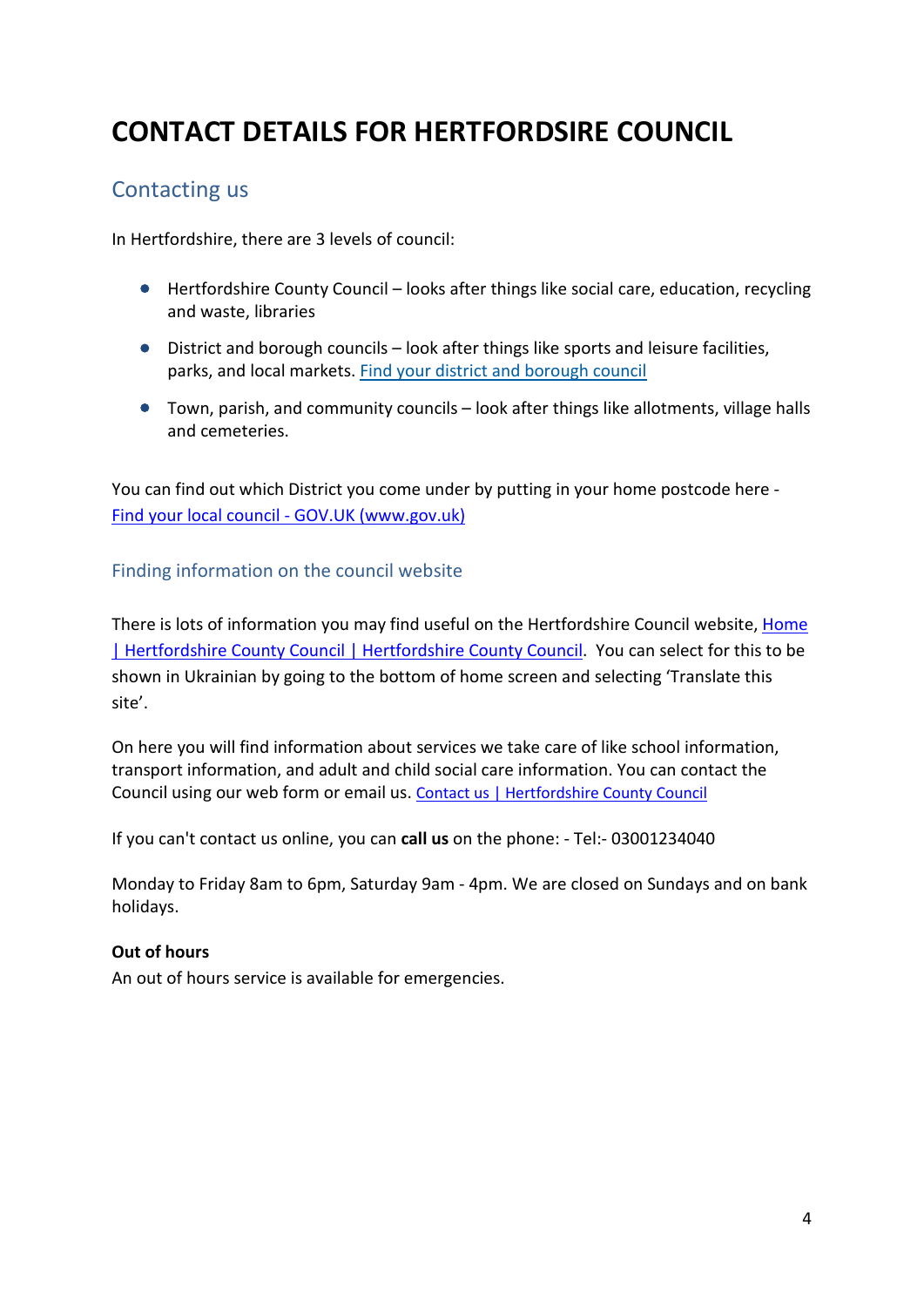## <span id="page-4-0"></span>**FIRST THINGS YOU NEED TO DO**

## <span id="page-4-1"></span>**HFALTH**

#### <span id="page-4-2"></span>Find a GP (General Practitioner)

GPs are doctors that work in local surgeries to provide advice and help diagnose smaller medical issues (non-emergencies). Often, they will prescribe medication for collection from a pharmacy or pass you or your guest onto a specialist at a hospital if needed.

Outside normal working hours you can still phone your GP, but you will usually be directed to an out-of-hours service.

The out-of-hours period is from 6.30pm to 8am on weekdays and all day at weekends and on bank holidays.

Use the link below to find your local GP surgery:

#### Find a GP - [NHS \(www.nhs.uk\)](https://www.nhs.uk/service-search/find-a-gp)

Please register with a GP as soon as possible. They will help with lots of health and care needs, and they are the best way to ensure you can access the different services you and your family might need. To register with a GP, you can visit the practice centre or telephone them, and reception staff will be happy to guide you through registering.

You do not need proof of address or immigration status, ID or and NHS number. However, any medical background information they can provide will be helpful.

#### <span id="page-4-3"></span>Find out where they can get a vaccination against Covid-19 (if they need one)

Covid-19 vaccinations are free, safe, and effective and provide the best protection against Covid-19.

You do not need to be registered with a GP or have an NHS number to get a Covid-19 vaccinations – you can just turn up at the nearest walk-in clinic. For more information, please go to:

#### [Find a walk-in coronavirus \(COVID-19\) vaccination site -](https://www.nhs.uk/conditions/coronavirus-covid-19/coronavirus-vaccination/find-a-walk-in-coronavirus-covid-19-vaccination-site/) NHS (www.nhs.uk)

If you are registered with a GP, you also have the option of booking a vaccination appointment at a wider range of locations through the National Booking System:

[https://www.nhs.uk/conditions/coronavirus-covid-19/coronavirus-vaccination/book](https://www.nhs.uk/conditions/coronavirus-covid-19/coronavirus-vaccination/book-coronavirus-vaccination/)[coronavirus-vaccination/](https://www.nhs.uk/conditions/coronavirus-covid-19/coronavirus-vaccination/book-coronavirus-vaccination/)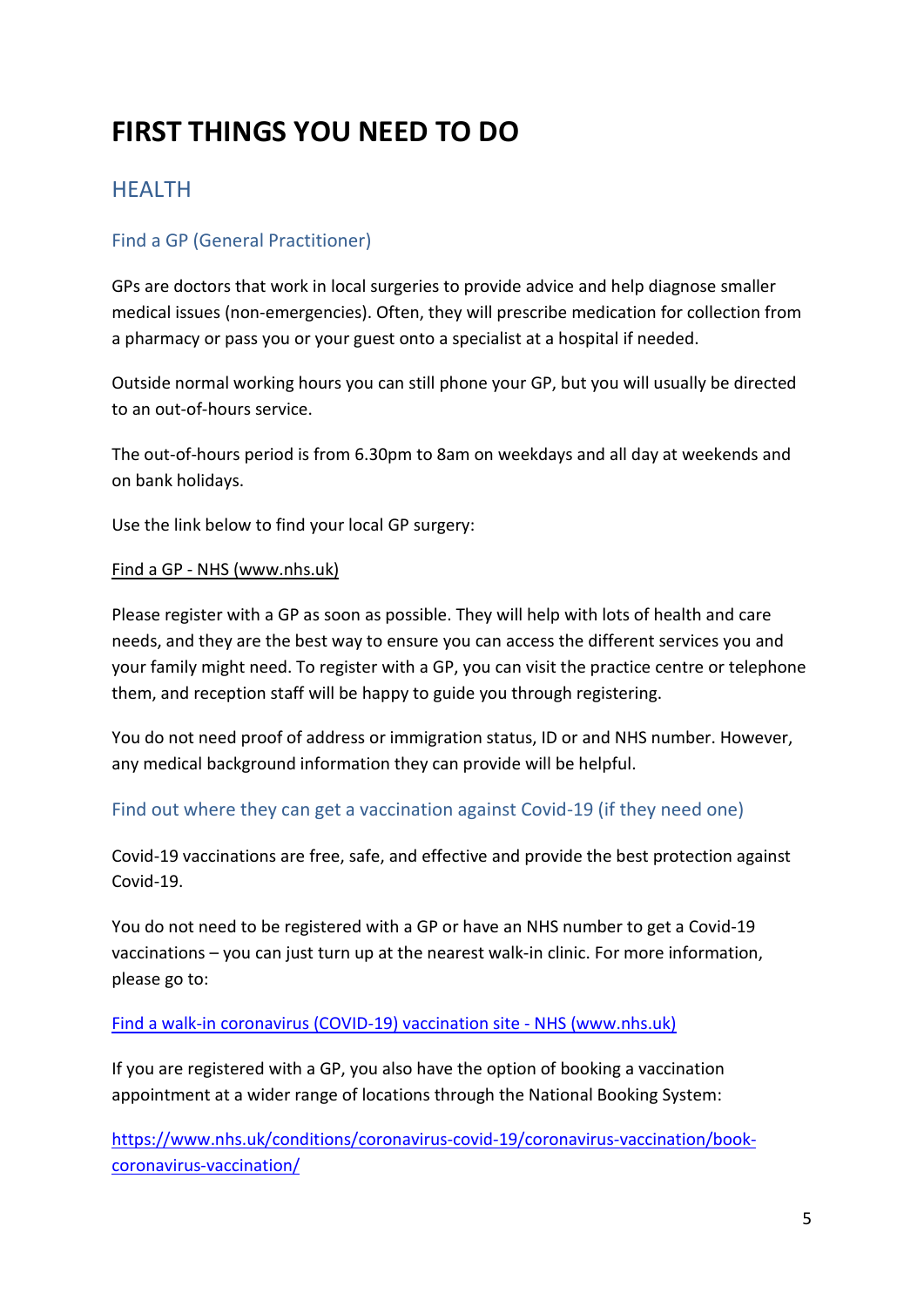Please bring details of any previous doses you have received if possible.

Vaccinations are important to protect our health against many infectious diseases, not just Covid. If there are any other vaccinations that you or your family have not received, please speak to your GP practice.

#### <span id="page-5-0"></span>Find a Dentist

You are entitled to receive dental services from the NHS. Some treatments are offered at a reduced rate for NHS patients, and some are free. NHS dentistry is free when:

- The treatment is minor (e.g., to remove stitches, stop bleeding in the mouth or repair dentures)
- The patient is under the age of 18
- The patient is under the age of 19 and in full-time education
- The patient is pregnant or has had a baby in the last 12 months

To find your local dentist use the link below:

#### Find a dentist - [NHS \(www.nhs.uk\)](https://www.nhs.uk/service-search/find-a-dentist)

For more information on dental charges and to see if you are exempt please use the link below:

#### [Understanding NHS dental charges -](https://www.nhs.uk/nhs-services/dentists/dental-costs/understanding-nhs-dental-charges/) NHS (www.nhs.uk)

#### <span id="page-5-1"></span>Find a Pharmacy

Pharmacists are experts in medicines who can help you and your guests with minor health concerns. They can offer clinical advice and over-the-counter medicines for a range of minor illnesses, such as coughs, colds, sore throats, tummy trouble and aches and pains.

You can find your local pharmacy using this link: Find a pharmacy - [NHS \(www.nhs.uk\)](https://www.nhs.uk/service-search/pharmacy/find-a-pharmacy)

Often your GP or hospital will send a prescription request for medication to a chosen pharmacy. When you go to collect the prescription, you will be asked if you are eligible for free prescriptions or if you usually must pay.

If you must pay the full amount, the current cost of a prescription in England is £9.35. However, you may not have to pay due to age, income, or medical exemption.

Find out if you can get free prescriptions using the link below:

[Who can get free prescriptions -](https://www.nhs.uk/nhs-services/prescriptions-and-pharmacies/who-can-get-free-prescriptions/) NHS (www.nhs.uk)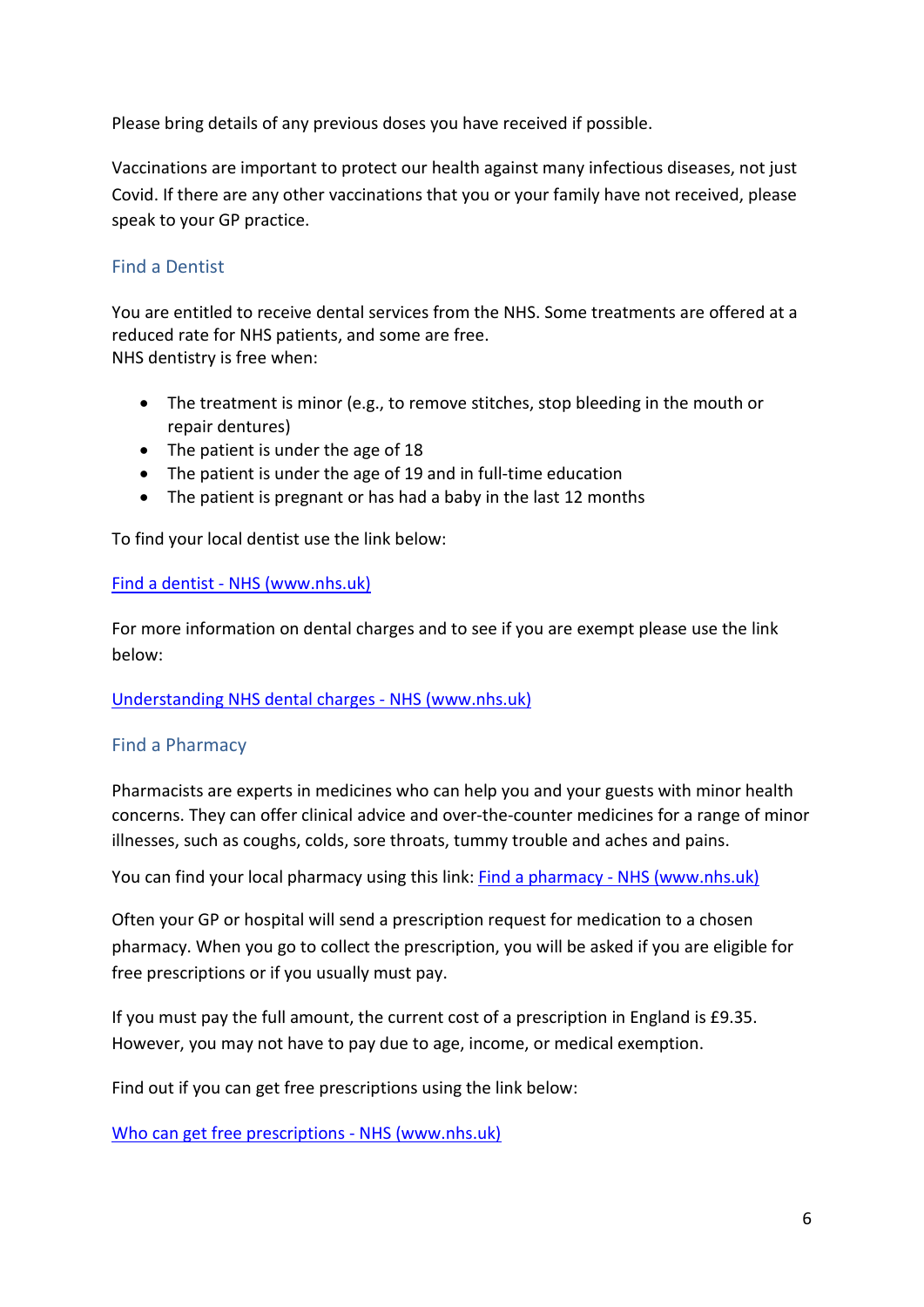#### <span id="page-6-0"></span>Find mental health support

For routine mental health help you or your guest should visit your GP. If you need urgent support, call your 24/7 mental health helpline by calling 111.

For help with emotional health and wellbeing you can access help from

#### [Mental Health Helpline for Urgent Help -](https://www.nhs.uk/service-search/mental-health/find-an-urgent-mental-health-helpline) NHS (www.nhs.uk)

There are also several helplines run by charitable organisations that you can call:

| Organisation              | <b>Telephone Number</b>    | <b>Opening Hours</b>           |
|---------------------------|----------------------------|--------------------------------|
| <b>Herts Mind Network</b> | 020 3727 3600              | 9am-5pm Monday-Friday          |
|                           | 01923 256 391 - Nightlight | 7pm-1am (365 nights a<br>year) |
|                           | Crisis Line & Crisis Cafes |                                |
| <b>Samaritans</b>         | Freephone 116 123          | 24 hours                       |
| <b>Sane line</b>          | 0300 304 7000              | 4.30pm-10.30pm daily           |
| Rethink                   | 0845 456 0455              | 10am-2pm Monday to<br>Friday   |
| <b>FRANK</b>              | 0800 776 600               | 24 hours                       |
| No Panic                  | 0844 967 4848              | 10am-10pm                      |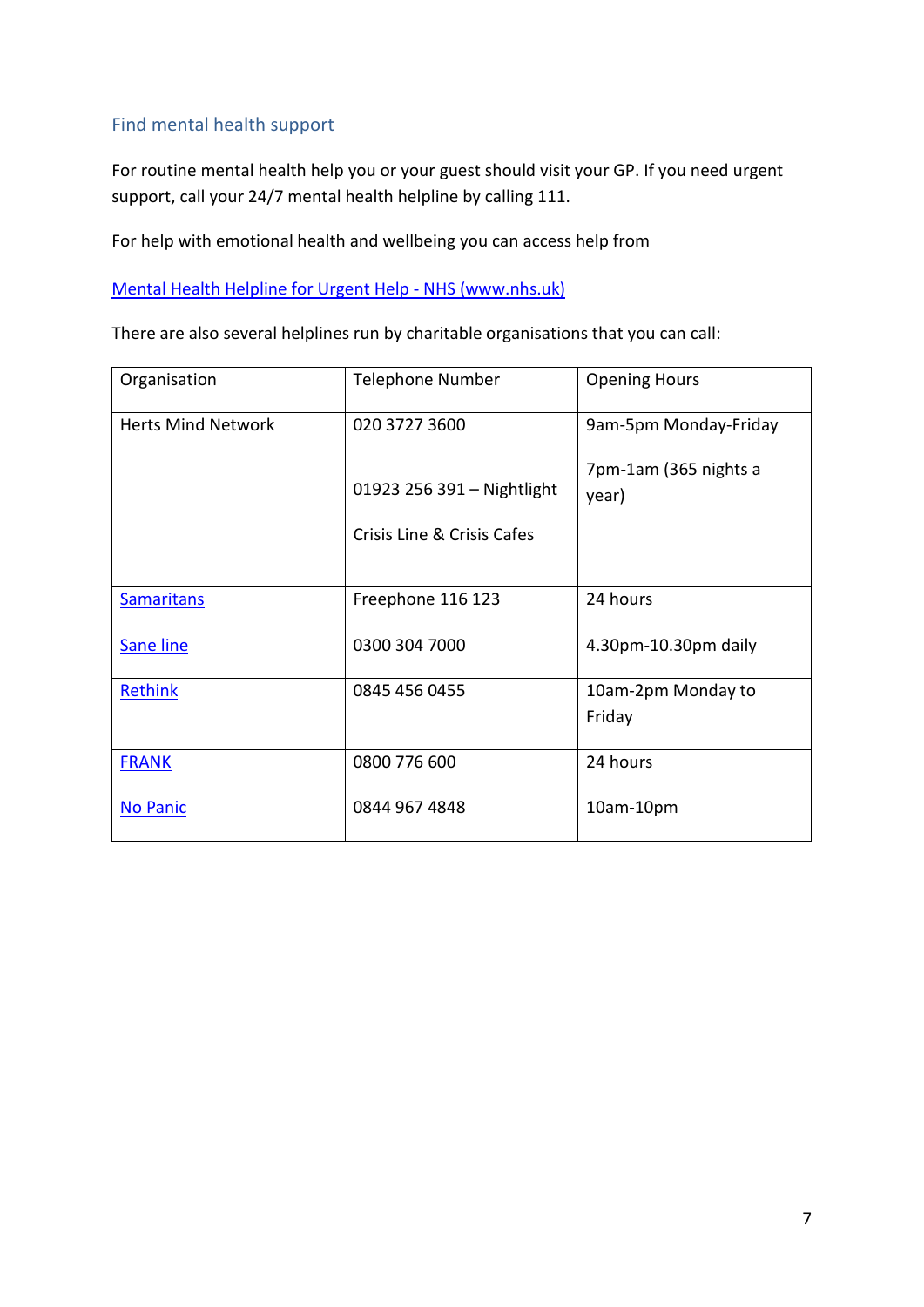## <span id="page-7-0"></span>EDUCATION

#### <span id="page-7-1"></span>Find a school placement

Please apply via our website: School admissions and transport | Hertfordshire County [Council](https://www.hertfordshire.gov.uk/services/schools-and-education/school-admissions/school-admissions-and-transport.aspx?utm_source=homepage&utm_medium=top%20task%20tiles&utm_campaign=top%20task%20tracking&utm_term=school%20admissions)

you can either

1) Use the online forms that are there for in-year admissions making it clear that their previous address was in Ukraine.

Or

2) You can download an application form translated into Ukrainian or Russian. Please provide confirmation of the address the child will be living at from the host family (see below) and a copy of the parent and child's entry documentation (copy of Visa and Ukraine passport).

#### <span id="page-7-2"></span>How do we confirm the address?

A simple sheet saying the following will be sufficient for our needs. We can verify this with the Home Office scheme.

"*'I William Barnard of e.g., 1 Church Mead, Watford, WD25 7JX can confirm that Mrs Sharapova and her son/daughter (name) are accommodated with me under the Ukrainian settlement scheme from \_\_/\_\_/\_\_".* 

<span id="page-7-3"></span>How do we work out which year group the child should be in?

#### You can use this checker: In year admissions – change school during the year | Hertfordshire [County Council](https://www.hertfordshire.gov.uk/services/schools-and-education/school-admissions/in-year-admissions-change-schools-during-the-year/in-year-admissions-change-school-during-the-year.aspx#apply)

Schools have been asked to place children in a year group where their abilities best fit. This is a decision that the school will be best placed to make, so they may decide a younger year group is more appropriate.

#### <span id="page-7-4"></span>When can the children start in the local school in the UK?

We will hope to provide school places quickly, but parents should not feel under any duress to start on the very first date we say they can. If they and their child need a moment to draw breath just agree an appropriate start date with the school so they can plan to admit the child.

Depending on the scale of applications there may be a short delay before the offer can be confirmed in writing by the Admissions Team. However, if the school is able to admit then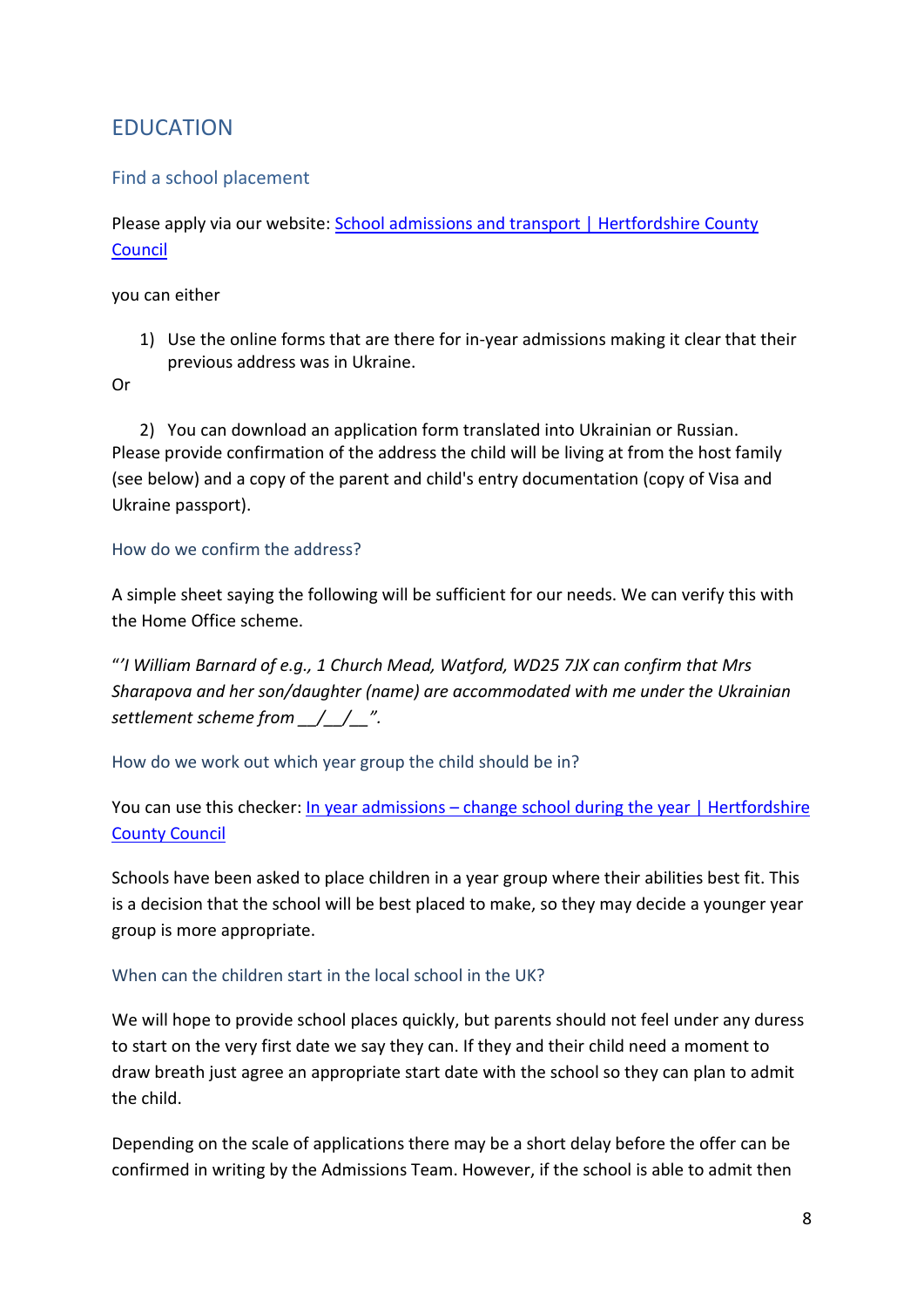this should not stop the school and parent beginning to make the arrangements for a child to start at the school.

#### <span id="page-8-0"></span>Which school should they apply to?

[Vacancies in Hertfordshire schools | Hertfordshire County Council](https://www.hertfordshire.gov.uk/services/schools-and-education/school-admissions/in-year-admissions-change-schools-during-the-year/school-vacancies/vacancies-in-hertfordshire-schools.aspx) shows school vacancies. Parents should include sensible local school preferences and include any local schools even if the vacancy list does not show vacancies as we will discuss the application with the school(s) concerned.

#### <span id="page-8-1"></span>What are the important things to make sure the application includes?

Please make sure that where any child has special needs that this is indicated on the application, and if they had a Ukrainian equivalent of an education health and care plan that this is mentioned as we will need to ensure our Special Educational Needs team can support any children who need specialist placements.

#### <span id="page-8-2"></span>Are the children entitled to Free School Meals?

The government has indicated that the parents will be entitled to benefits and therefore we expect that most (if not all) of the families arriving will be entitled to free school meals, at least on arrival, and that it is appropriate to work on that basis initially.

#### <span id="page-8-3"></span>School Uniform

Please ask at the school and they will try to assist you.

#### <span id="page-8-4"></span>What if school transport is needed?

If school transport is necessary, applications will be considered sensitively in line with the existing home to school transport legislation and county policies.

#### <span id="page-8-5"></span>Can we apply to grammar school?

Yes, you can, but all grammar schools have a selective admission process, and this may take some time to complete.

#### <span id="page-8-6"></span>Who do we apply to for admission to Sixth Form? (All secondary schools)

Decisions about applications to the sixth form will be a decision of the school as this is beyond both the UK (16) and Ukrainian (15) compulsory education age. You should contact the school direct.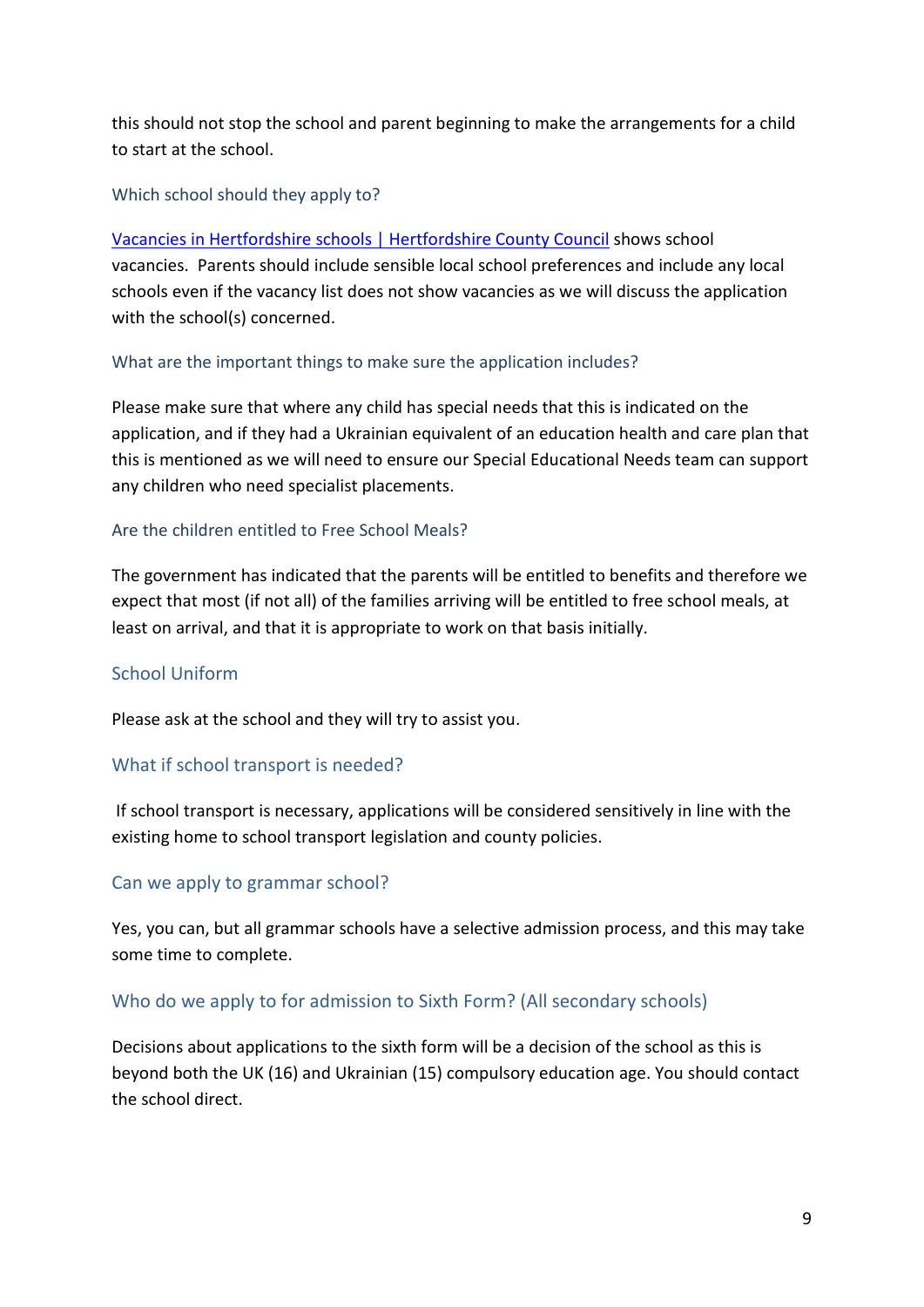## <span id="page-9-0"></span>FINDING CHILDCARE

#### <span id="page-9-1"></span>How do I find childcare for my children?

Have a look at our webpage - [Childcare | Hertfordshire](https://directory.hertfordshire.gov.uk/Categories/31) Marketplace

#### <span id="page-9-2"></span>Are there different types of childcare arrangements?

You can choose to send your child to a:

- Day nursery which provides care for children from birth to 5 years old all year
- Childminder who provides care in their home
- Pre-school which usually provides care for children between 2 and 5 years old during 'term-time'
- School nursery which usually provides care for children between 2 and 5 years old during 'term-time'

Term-time means the weeks that schools and pre-schools are open (Spring Term January to March, Summer term April to July, Autumn term September to December). Schools and pre-schools are closed for 1 week in February, May, and October; 2 weeks in April and December and 6 weeks from mid-July until the end of August). The term dates for 2022/2023 are: -

#### **School year (2021/22)**

**Easter holiday**: 4 April 2022 – 18 April 2022 **Half term holiday**: 30 May 2022 - 3 June 2022 **Summer holiday**: 25 July 2022 - 31 August 2022

#### **School year (2022/23)**

**Start of term**: 1 September 2022 **Half term holiday**: 24 October 2022 - 28 October 2022 **Christmas holiday**: 22 December 2022 - 4 January 2023 **Half term holiday**: 13 February 2023 - 17 February 2023 **Easter holiday**: 3 April 2023 - 14 April 2023 **Half term holiday**: 29 May 2023 – 2 June 2023 **Summer holiday**: 24 July 2023 - 31 August 2023

#### <span id="page-9-3"></span>How do I pay?

If you are an asylum seeker, you will not have to pay for your child to attend for up to 15 hours each week from just after they are 2 until they go to school. The nursery, pre-school or childminder will let them know what their fees are for any additional hours their child attends.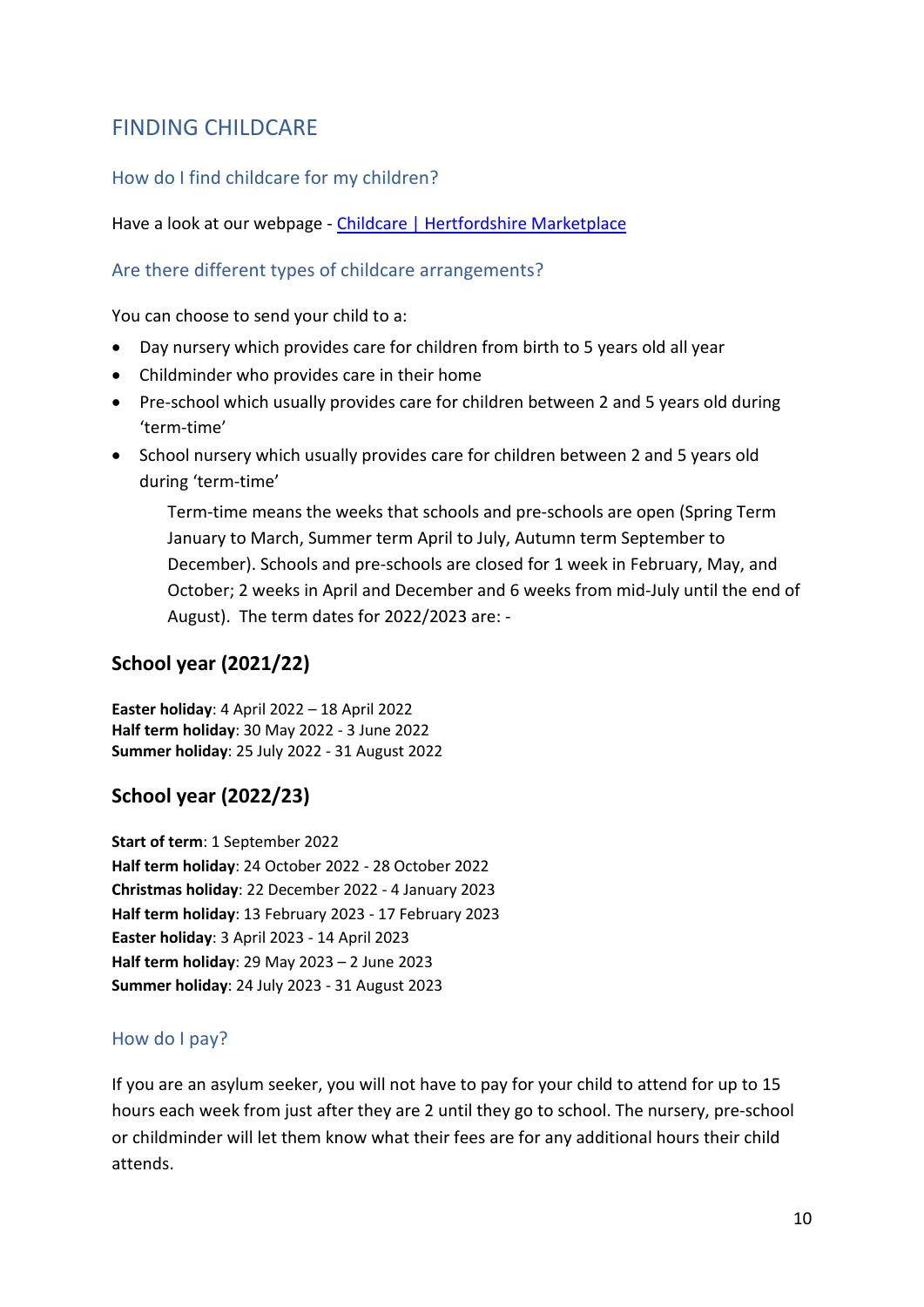#### <span id="page-10-0"></span>What about education for their child/children?

All the childcare providers - nurseries, pre-schools and childminders follow the Early Years Foundation Stage (EYFS) curriculum. This provides age-appropriate play and experiences for children aged from birth to 5.

#### <span id="page-10-1"></span>How do I apply for a place?

**If your child is 2,** you will need to get a funding code as not all 2-year-olds are funded, but as an asylum seeker you are eligible. You can get this code by applying online [2 year old Early](https://www.cloudforedu.org.uk/oeye/buckinghamshire/)  [Years Education online application](https://www.cloudforedu.org.uk/oeye/buckinghamshire/) - Childcare and free early education | Hertfordshire [County Council](https://www.hertfordshire.gov.uk/services/schools-and-education/childcare-and-advice-for-parents/free-early-education-and-childcare/childcare-and-free-early-education.aspx)

**If your child is 3 or 4,** the nursery, pre-school, or childminder they have chosen will give them a form to complete so they can have a funded place.

#### <span id="page-10-2"></span>What if my child is under 2?

Please contact the Family Centre Service for more information - [Family Centre Service](https://www.hertsfamilycentres.org/family-centres.aspx)  [\(hertsfamilycentres.org\)](https://www.hertsfamilycentres.org/family-centres.aspx) The family centre service offers support, fun play sessions and a chance to meet new people.

### <span id="page-10-3"></span>Information from the government

The Department for Levelling Up, Housing and Communities will shortly be providing a Welcome Pack for refugees from Ukraine which will also include further advice on obtaining a school place.

#### <span id="page-10-4"></span>Hertfordshire Adult Learning

Once you have settled, you may wish to enrol onto some adult learning courses. We offer interesting and exciting opportunities for adults to fulfil their ambitions, further their interests and achieve their potential through learning and training – this includes English language courses. We have something to suit everyone. Courses range from one-day to oneyear, and we cover beginner through to advanced levels, offering daytime and evening flexibility.

Our tutors are dedicated and passionate about their subjects. Classes allow you to develop your skills, knowledge, and confidence in an environment where both tutors and learners offer support and encouragement.

Please visit our Hertfordshire adult learning pages - [Step2Skills adult learning](https://www.hertfordshire.gov.uk/microsites/adult-learning/adult-learning.aspx) 

[\(hertfordshire.gov.uk\)](https://www.hertfordshire.gov.uk/microsites/adult-learning/adult-learning.aspx)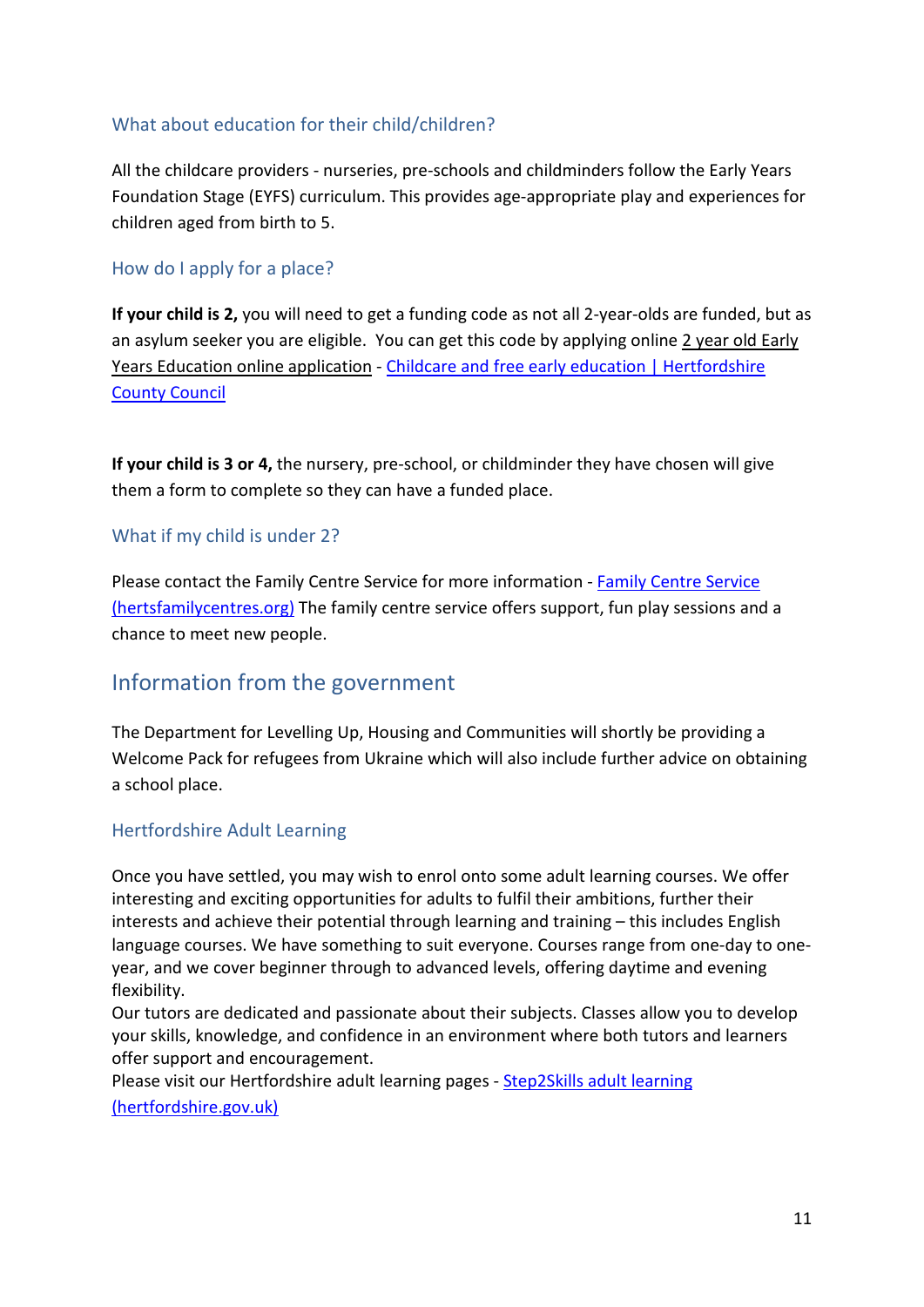## <span id="page-11-0"></span>**EMPLOYMENT, CLAIMING BENEFITS AND BANK ACCOUNTS**

## <span id="page-11-1"></span>Finding a job

You have the right to work as soon as you arrive in the UK. You need to be 18 years old to work full time.

You can look here - [Jobs at Hertfordshire County Council](https://jobs.hertfordshire.gov.uk/home.aspx) – for help getting a job.

It provides:

- Information on jobs and careers in Hertfordshire
- Online job searching tools

There are also many other options to help you look for a job. They can use a free government website called 'Find a Job' - <https://www.gov.uk/find-a-job> to be connected with thousands of employers across the UK. You can search for jobs without an account. But to apply for a job they will need to create an account or sign in. You can also find a job through the following approaches:

- Look in local and national newspapers or websites where jobs are advertised
- Register with a recruitment agency
- Visit local companies to ask about jobs
- They can also register with job agencies on these websites:
- $\triangleright$  Indeed <https://uk.indeed.com/>
- Reed <https://www.reed.co.uk/>
- CV Library <https://www.cv-library.co.uk/>
- $\triangleright$  The Guardian Jobs <https://jobs.theguardian.com/jobs/>
- Total Jobs <https://www.totaljobs.com/>
- Monster <https://www.monster.co.uk/>
- Job Centre <https://www.gov.uk/contact-jobcentre-plus>

Employers must check that they are allowed to work for them in the UK before employing you. You will be able to use your Biometric Residence Permit as evidence of your immigration status in the UK, including your right to work.

To prove your status digitally to an employer they can use the online service, which is found at[: https://www.gov.uk/prove-right-to-work](https://www.gov.uk/prove-right-to-work)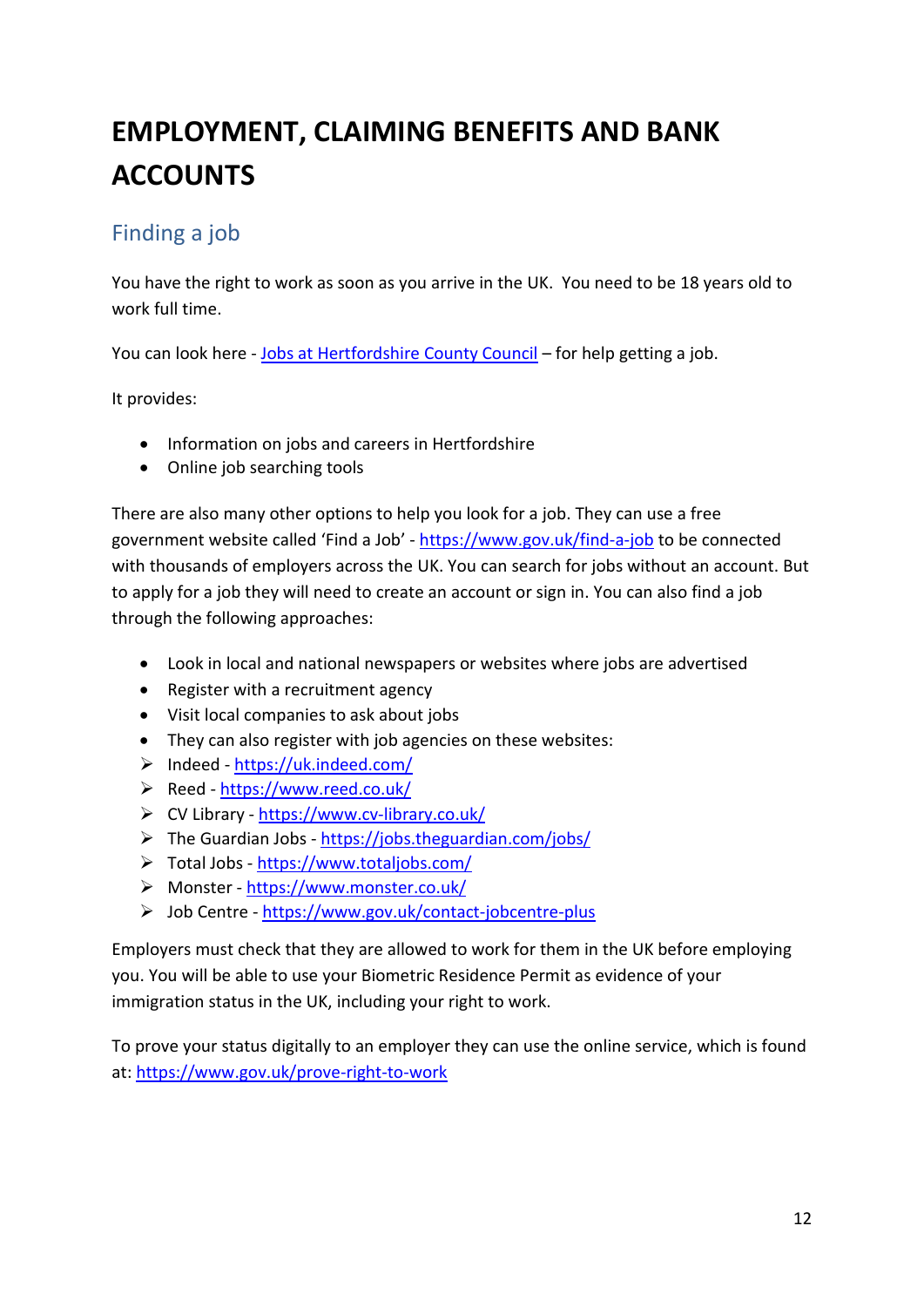#### <span id="page-12-0"></span>Getting a job

To apply for a job, you can send an application form, or a CV ('curriculum vitae' - a list of their qualifications and experience) and a letter with some information about yourself and the job they are looking for.

#### <span id="page-12-1"></span>Careers Advice

You can get careers advice and support from the National Careers Service which gives careers information to adults in England – in the community, online and on the phone. Young people aged 13+ can call the telephone number 0800 100 900 for help. There is more information here:<https://nationalcareers.service.gov.uk/>

In the UK, workers are entitled to certain employment rights, including the national Minimum Wage. For more information on employment rights, do visit: <https://www.gov.uk/employment-status/worker>

Should you require further assistance in understanding your employment rights, contact your local Citizens Advice office:<https://www.citizensadvice.org.uk/work/rights-at-work>

Further details about employment in the UK can be found here: [https://www.gov.uk/government/publications/welcome-a-guide-for-ukrainians-arriving-in](https://www.gov.uk/government/publications/welcome-a-guide-for-ukrainians-arriving-in-the-uk)[the-uk](https://www.gov.uk/government/publications/welcome-a-guide-for-ukrainians-arriving-in-the-uk)

## <span id="page-12-2"></span>Do you qualify for benefits and how to apply?

People fleeing the Ukraine war can claim benefits, including Universal Credit, Pension Credit, Personal Independence Payment, Child Disability Living Allowance, and Attendance Allowance immediately in the UK. Contributions-based Employment and Support Allowance (ESA), and Jobseekers Allowance (JSA) are also available for all Ukrainians who meet the criteria.

Translation services are available to help new arrivals with phone applications, with Work Coaches in Department of Work (DWP) Jobcentres on hand to support people making claims online.

DWP staff are also delivering additional face-to-face assistance to those who need it – including tailored support to find work and advice on benefit eligibility – and will continue to do so.

People arriving from Ukraine will not be subject to the Habitual Residence Test, meaning they will not have to wait up to three months before being able to receive income-related benefits, including Universal Credit.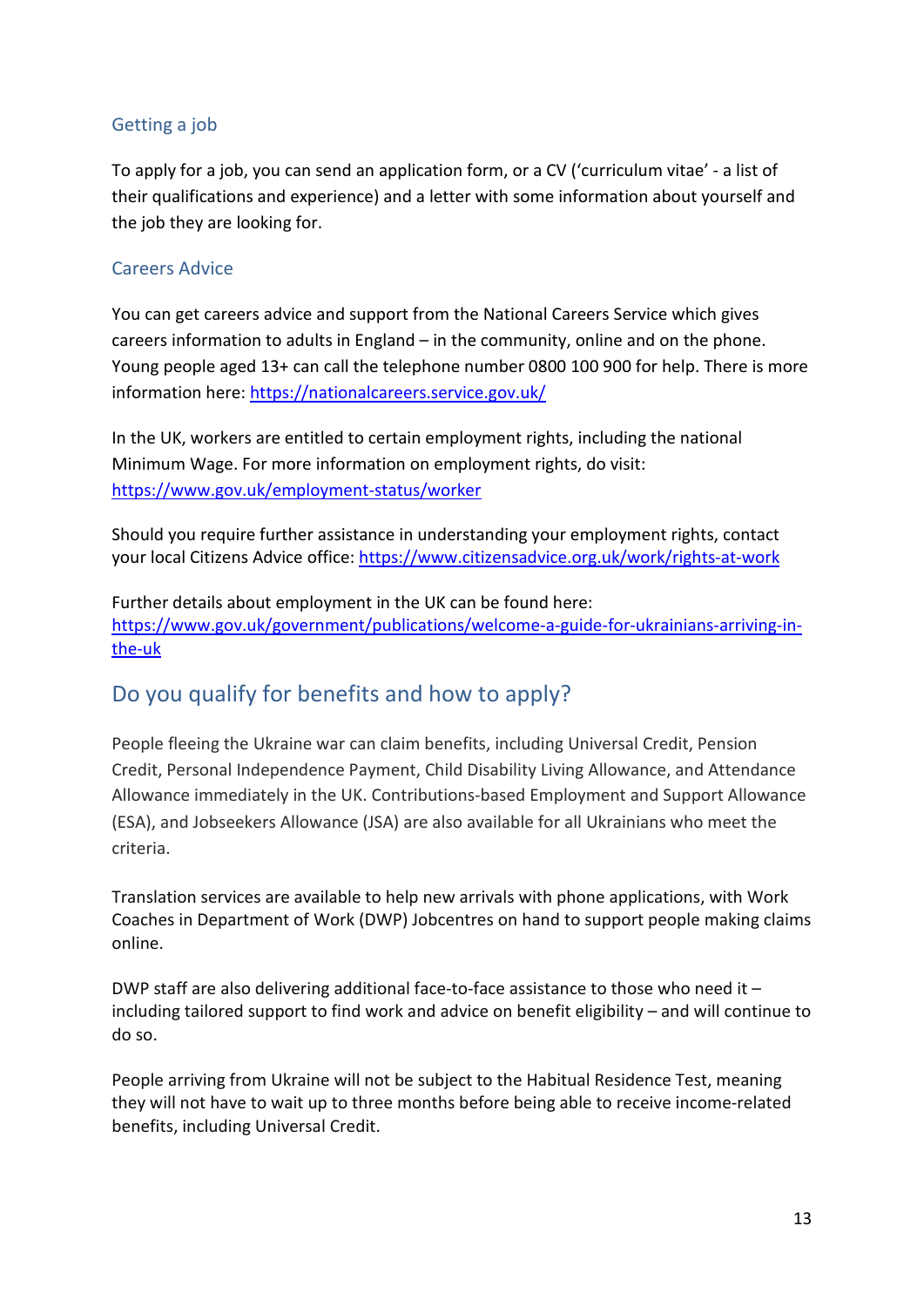#### <span id="page-13-0"></span>Access to Benefits

The UK has a welfare system which is designed to help those who face financial hardship, or who have specific needs. Your local Job Centre Plus will be able to help you find out which benefits you may be able to access.

This may include:

• Universal Credit – a payment for those of working age, to help with your living costs if you're on a low income. You could be working (including self- employed or part time) or be out of work

• Pension Credit - extra money to help with your living costs if you are over the age of 66 and on a low income. Applications for Pensions is online or via telephone

• Disability benefits – extra money to help with additional costs if you have a long term physical or mental health condition or disability

• Carer's Allowance – extra money if you care for someone at least 35 hours a week.

• Child Benefit – extra money to help with the cost of raising a child. A link to the different types of benefits you could receive can be found here.

#### <span id="page-13-1"></span>Applying for Universal Credit

Applying for Universal Credit online You will need to create an account to make a claim. You must complete your claim within 28 days of creating your account or you will have to start again.

To apply online you'll need:

- your bank, building society or credit union account details
- an email address
- access to a phone You'll also have to prove your identity.

You'll need some identity documents for this, for example your:

- passport
- debit or credit card

There are two ways to get help with your Universal Credit claim. You can either call the Universal Credit helpline or use the Help to Claim service. Calls to the Universal

You can get free support from trained advisers to make a Universal Credit claim. They can help you with things like online applications or preparing for your first jobcentre appointment.

The Help to Claim service is provided by Citizens Advice and is confidential. They will not share your personal information unless you agree. For further information -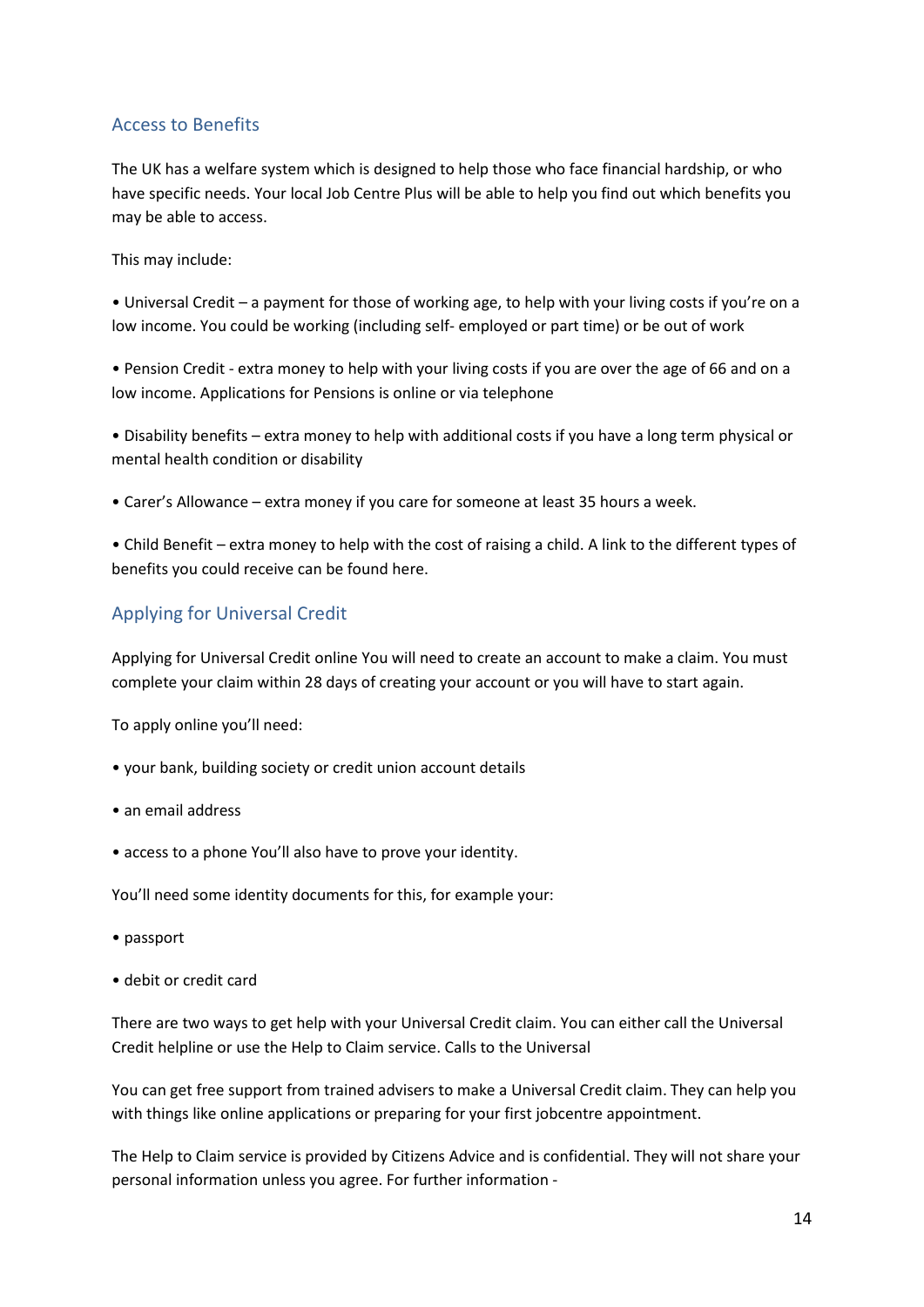https://www.citizensadvice.org.uk/helptoclaim The main method of paying benefits is into a bank account by direct credit transfer (called 'direct payment'). This means the money goes straight into a bank account in your name. If you make a claim, you will be asked for details of the bank account you want to use for your benefit.

You can have benefit paid into:

• a standard bank or building society account (for example, a current account)

• a basic bank account (also called an introductory account) [https://www.gov.uk/apply-universal](https://www.gov.uk/apply-universal-credit)[credit.](https://www.gov.uk/apply-universal-credit)

#### <span id="page-14-0"></span>National Insurance Number

A National Insurance (NI) number is used to make sure your National Insurance contributions and tax are recorded against your name only. This is a code with letters and numbers and never changes.

If you do not have a National Insurance number, you can find information on how to get one at: [https://www.gov.uk/apply-national-insurance-number.](https://www.gov.uk/apply-national-insurance-number)

### <span id="page-14-1"></span>How can I set up a bank account in the United Kingdom?

#### <span id="page-14-2"></span>Opening a bank account

There are a range of banks, and you can choose one that suits you best. There are also online-only providers which you can use.

To open a bank account in the UK, you usually need to show proof of ID such as passport, biometric residency permit, driver's licence, or recognised identity card. You also need proof of permanent address. The Government is working with major banks to find a solution to enable you to open accounts without the usual permanent address requirement. A number of UK banks already have a system for opening accounts where you do not have a permanent UK address. You may need to get the help of a local charity or your local authority to help you do this.

Royal Bank of Scotland (RBS) have a page on their website that allows Ukrainians with a passport or ID card apply for an account.

The guidance is translated into Ukrainian too. [Ukrainian Refugee Account Opening | Royal](https://eur03.safelinks.protection.outlook.com/?url=https%3A%2F%2Fwww.rbs.co.uk%2Fukraine-refugees.html%3Fq%3Dukrainian%26brand%3DRBS%26section%3Dpersonal%26enginekey%3DTf8TzMXzi9r4vwvyu4pg%23apply&data=04%7C01%7CRachel.Prance%40buckinghamshire.gov.uk%7C0504f4993eaa429d511208da115b5fef%7C7fb976b99e2848e180861ddabecf82a0%7C0%7C0%7C637841381402911789%7CUnknown%7CTWFpbGZsb3d8eyJWIjoiMC4wLjAwMDAiLCJQIjoiV2luMzIiLCJBTiI6Ik1haWwiLCJXVCI6Mn0%3D%7C3000&sdata=kFbu2TEpBRShtRECrzzaGQ6QbCqmPTnP%2FrzNODsz07k%3D&reserved=0)  [Bank of Scotland Bank Accounts \(rbs.co.uk\)](https://eur03.safelinks.protection.outlook.com/?url=https%3A%2F%2Fwww.rbs.co.uk%2Fukraine-refugees.html%3Fq%3Dukrainian%26brand%3DRBS%26section%3Dpersonal%26enginekey%3DTf8TzMXzi9r4vwvyu4pg%23apply&data=04%7C01%7CRachel.Prance%40buckinghamshire.gov.uk%7C0504f4993eaa429d511208da115b5fef%7C7fb976b99e2848e180861ddabecf82a0%7C0%7C0%7C637841381402911789%7CUnknown%7CTWFpbGZsb3d8eyJWIjoiMC4wLjAwMDAiLCJQIjoiV2luMzIiLCJBTiI6Ik1haWwiLCJXVCI6Mn0%3D%7C3000&sdata=kFbu2TEpBRShtRECrzzaGQ6QbCqmPTnP%2FrzNODsz07k%3D&reserved=0) Other banks may offer this service too.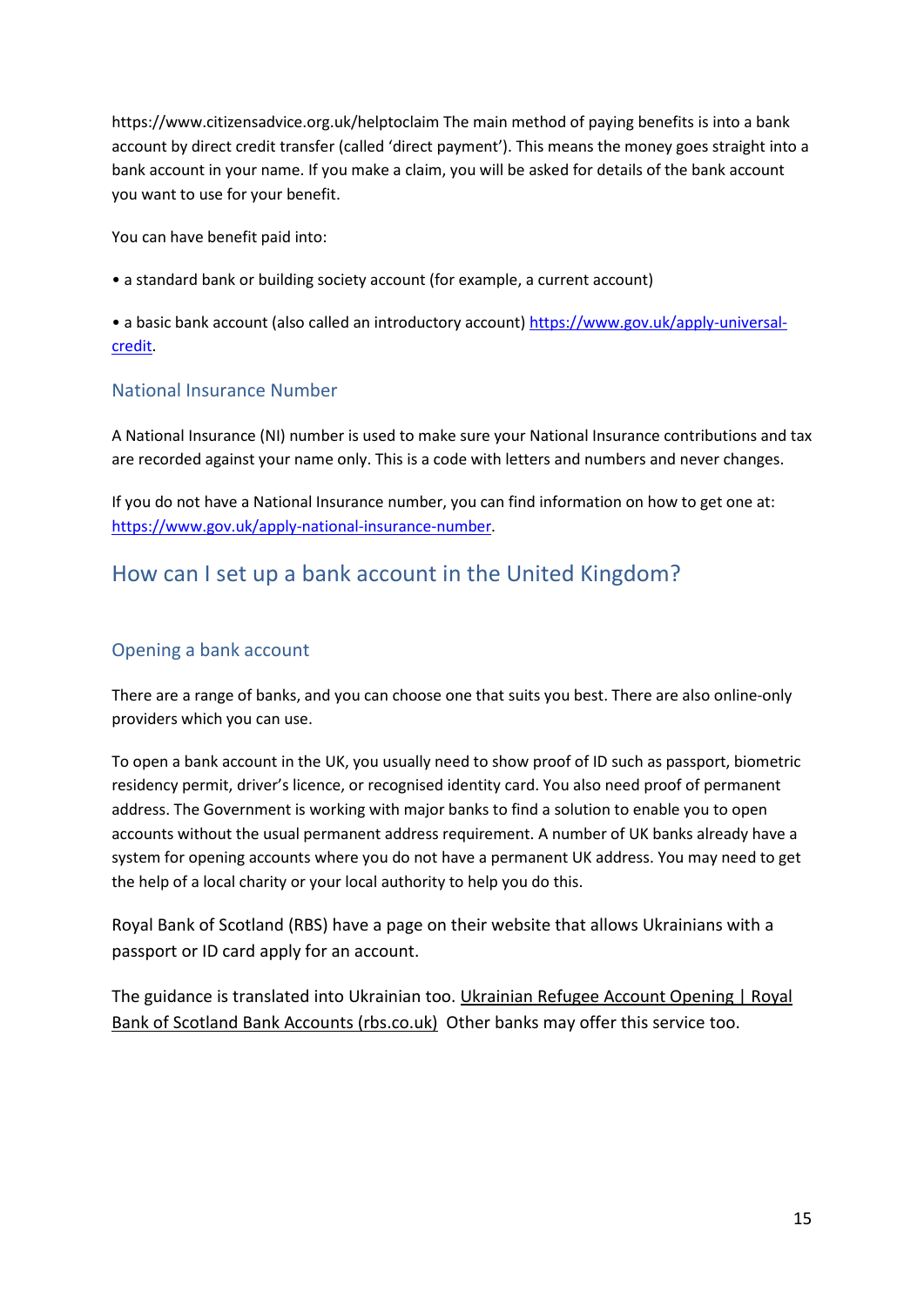### <span id="page-15-0"></span>Your Pets

If you were choosing to travel with your pet from Ukraine to the UK, you would normally have to follow a protocol to assure all legal requirements are met. The government has agreed to cover the costs of quarantine for pets bought in from the Ukraine and will expedite license approvals and make the necessary quarantine arrangements.

If you have travelled to the UK with you pets, they would have had a veterinary risk assessment to determine the quarantine needs upon entering the UK.

If for any reason, your pet has not had a veterinary risk assessment, you should complete the attached form to get your pet risk assessed in a timely manner and follow the appropriate process. Please complete the attached form.



#### *Figure 1 Ukrainian pet assessment form*

### <span id="page-15-1"></span>Volunteering – how else can I get involved?

Volunteering is a great way to give back or make a difference to the community around you. It's a way to meet people, build new skills or use your existing experience and knowledge to help others. Anyone can make a difference!

Volunteers are vital to the work of charities and community groups across the county. Some have been set up directly to help Ukrainian people arriving in Hertfordshire; others will be providing a whole range of community activities and services to anyone who needs them.

Volunteers give their time for free – but usually you are reimbursed things like travel costs so that volunteering doesn't leave you out of pocket. If you are receiving state benefits, you can still volunteer but there are some rules to be aware of - this guidance from **NCVO** (National Council for Voluntary Organisations) sets out-

[what you need to know about volunteering and benefits.](https://eur03.safelinks.protection.outlook.com/?url=https%3A%2F%2Fwww.ncvo.org.uk%2Fncvo-volunteering%2Fvolunteering-and-benefits&data=04%7C01%7CRachel.Prance%40buckinghamshire.gov.uk%7C54d1b4a01e424ad4758408da11c651df%7C7fb976b99e2848e180861ddabecf82a0%7C0%7C0%7C637841841948587761%7CUnknown%7CTWFpbGZsb3d8eyJWIjoiMC4wLjAwMDAiLCJQIjoiV2luMzIiLCJBTiI6Ik1haWwiLCJXVCI6Mn0%3D%7C0&sdata=sLJq9u8J9Kw9kQGaz8OM46Bhie%2FZMcDj7Mkhy%2FE%2F828%3D&reserved=0)

#### **#TeamHerts Volunteering**:

[#TeamHerts Volunteering](https://www.thvolunteering.org.uk/) are the one-stop-hub in Hertfordshire for any volunteering enquiries or advice.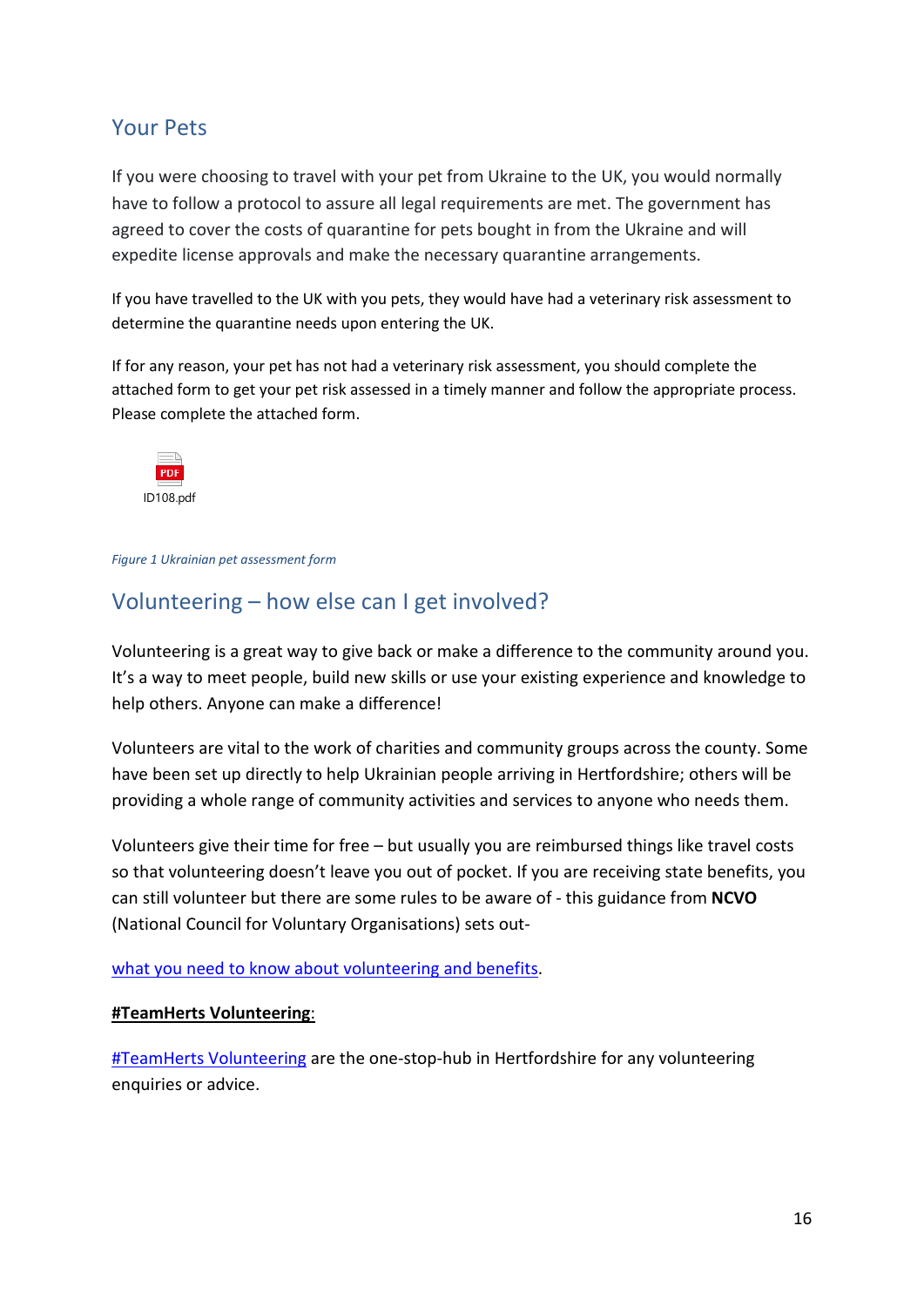#TeamHerts Volunteering run [GoVolHerts,](https://www.govolherts.org.uk/) a website which makes it easier than ever for Hertfordshire residents to find their ideal volunteering role. You can choose from over 200 diverse volunteering opportunities with more than 140 incredible charities/ community groups across the county. To find an opportunity which suits your interests and availability, click [HERE](https://www.govolherts.org.uk/volunteer/opportunities?search_radius=50)

If you would like more information about volunteering, you can call #TeamHerts Volunteering for an informal chat on 01462 689409 or email [info@thvolunteering.org.uk](mailto:info@thvolunteering.org.uk)

## <span id="page-16-0"></span>CONTACTING EMERGENCY SERVICES

- **If you are a victim of a crime or see a crime happening:** The police exist to protect the public. The police are there to help and assist you and you should not be afraid to approach them. If you need the police because of a crime, then you should call the following telephone numbers:
- **999** This is the number to call if you have an emergency, for example if you are the victim of an assault or see a crime taking place. When you call, say you need 'police', as this is also the number to call an ambulance or if there is a fire.
- **101** This is the number to call for less urgent situations, for example if your property has been damaged, to give police information about a crime, or any general enquiries.
- **If there is a fire:**

Call **999** and tell the person who answers the call that there is a fire; they will ask you for the location of the fire and send the Fire and Rescue Service out.

#### <span id="page-16-1"></span>Medical Emergency 999

If it is an extreme medical emergency **call 999** and ask for an ambulance to take you or your guest to the emergency department (also known as Accident and Emergency) at your nearest hospital.

This service is free of charge and should only be used in an emergency.

Extreme medical emergencies can include:

- Loss of consciousness
- An acute confused state
- Fits that are not stopping
- Chest pain
- Breathing difficulties
- Severe bleeding that cannot be stopped
- Severe allergic reactions
- Severe burns or scalds

This also includes mental health emergencies when: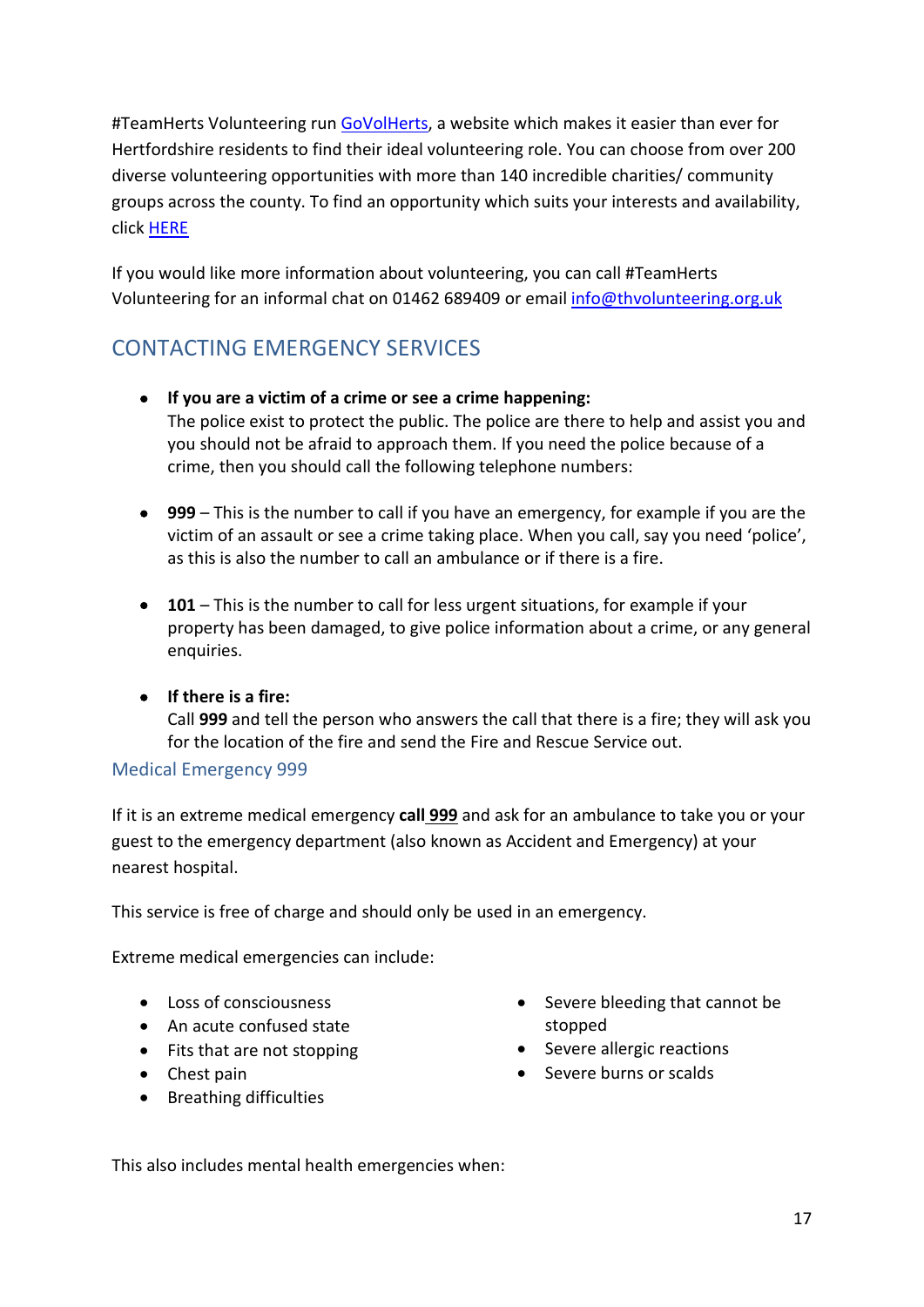- Someone's life is at risk for example, they have seriously injured themselves or taken an overdose
- You do not feel you can keep yourself or someone else safe

The local A&E departments are:

**Lister Hospital** Tel: 01438 314333 Address: Coreys Mill Lane, Stevenage, Hertfordshire, SG1 4AB

**Watford General Hospital** Tel: 01923 244366 Vicarage Road, Watford, Hertfordshire, WD18 0HB

#### <span id="page-17-0"></span>Urgent Medical Help

**Call 111** if you have an urgent medical problem that is not an emergency, and you cannot speak to your GP.

You will be asked to answer questions about your symptoms on the website, or by speaking to a fully trained adviser on the phone.

You can ask for a translator if you need one.

Based on the information you provide you will be advised where to go to get the right help or told how to get any medicine you or your guest need.

Conditions that can be treated at an urgent treatment centre include:

- Sprains and strains
- Suspected broken limbs
- Minor head injuries
- Cuts and grazes
- Bites and stings
- Minor scalds and burns
- Ear and throat infections
- Skin infections and rashes
- Eye problems
- Coughs and colds
- High temperature in child and adults
- Stomach pain
- Being sick (vomiting) and diarrhoea
- Emergency contraception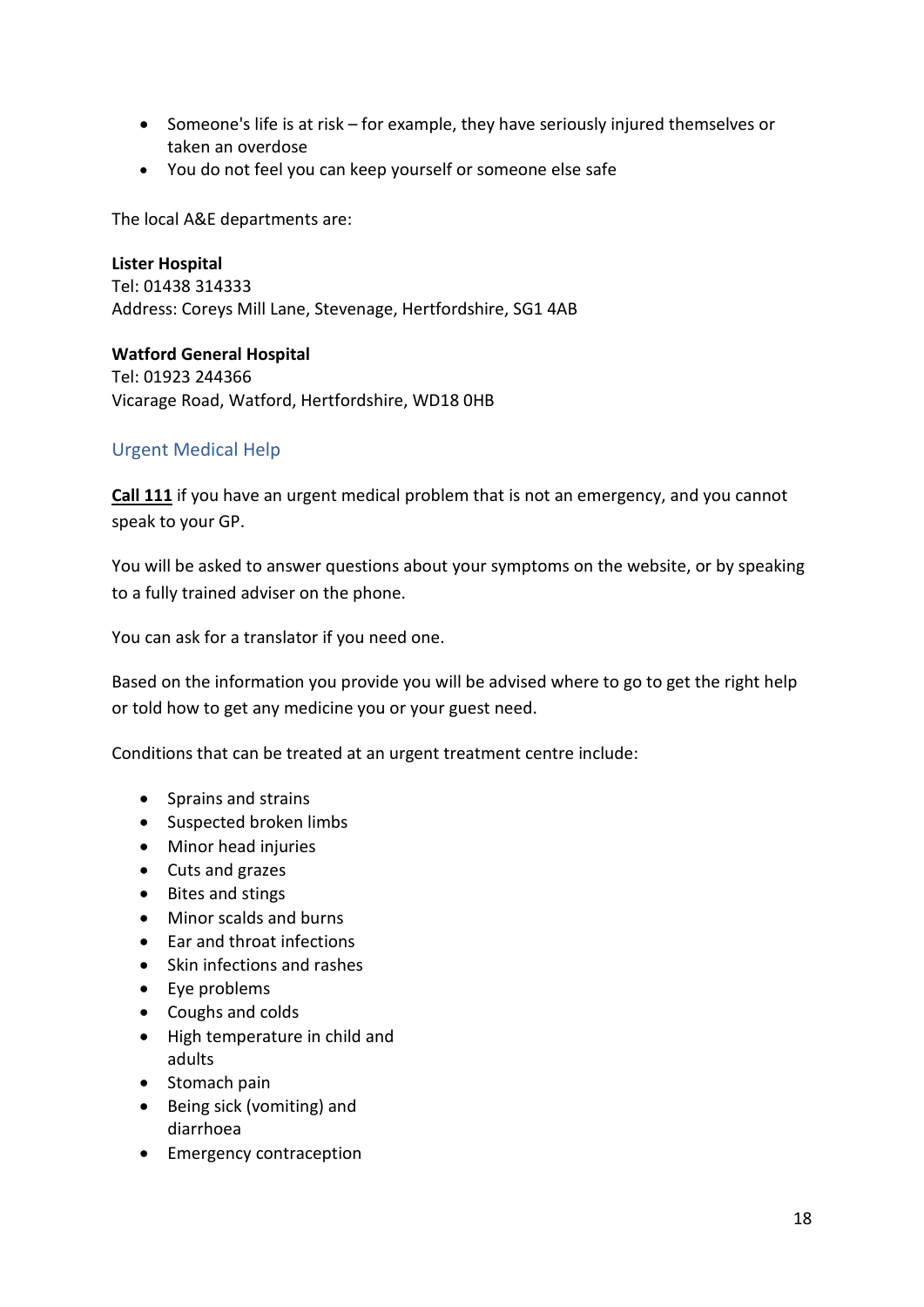#### <span id="page-18-0"></span>Urgent Mental Health Help

#### **In an emergency dial 999 or call Samaritans 116 123 or Nightlight Crisis Line 01923 256 391**

**Samaritans** A national charity providing confidential support for people in distress 24 hours a day. Email: jo@samaritans.org Tel: 116 123 www.samaritans.org

**HPFT Single Point of Access (SPA)** The SPA receives and screens all HPFT mental health services referrals in Hertfordshire and is open from 8am - 7.30pm. Tel: 0800 6444 101.

**Nightlight Crisis Services** Nightlight Crisis Line is open every evening for calls, and Nightlight Cafes throughout Hertfordshire. 7pm-1am. Tel: 01923 256 391

If you need help for your mental health urgently, but it is not an emergency, call your local NHS urgent mental health helpline. Find your local helpline using the link below:

#### [Mental Health Helpline for Urgent Help -](https://www.nhs.uk/service-search/mental-health/find-an-urgent-mental-health-helpline) NHS (www.nhs.uk)

You can call for:

- 24-hour advice and support for you, your child, your parent, or someone you care for.
- Help to speak to a mental health professional.
- An assessment to help decide on the best course of care.

## <span id="page-18-1"></span>**PRACTICAL SUPPORT**

## <span id="page-18-2"></span>HertsHelp

HertsHelp is an independent information and advice service linking into both the community and statutory organisations. They will listen to you and help you find the support and information you need - for all aspects of life.

Call **0300 123 4044** or email [info@hertshelp.net](mailto:info@hertshelp.net)

Monday - Friday 8am – 8pm Saturday - Sunday 10am - 6pm.

Community Help Herts Voluntary and Community Infrastructure Charities offer a range of Ukrainian refugee support.

#### **Local Organisations Support**

- Outreach to Mutual Aid Groups and provide support to the small local groups that are being created
- Build links with established support organisations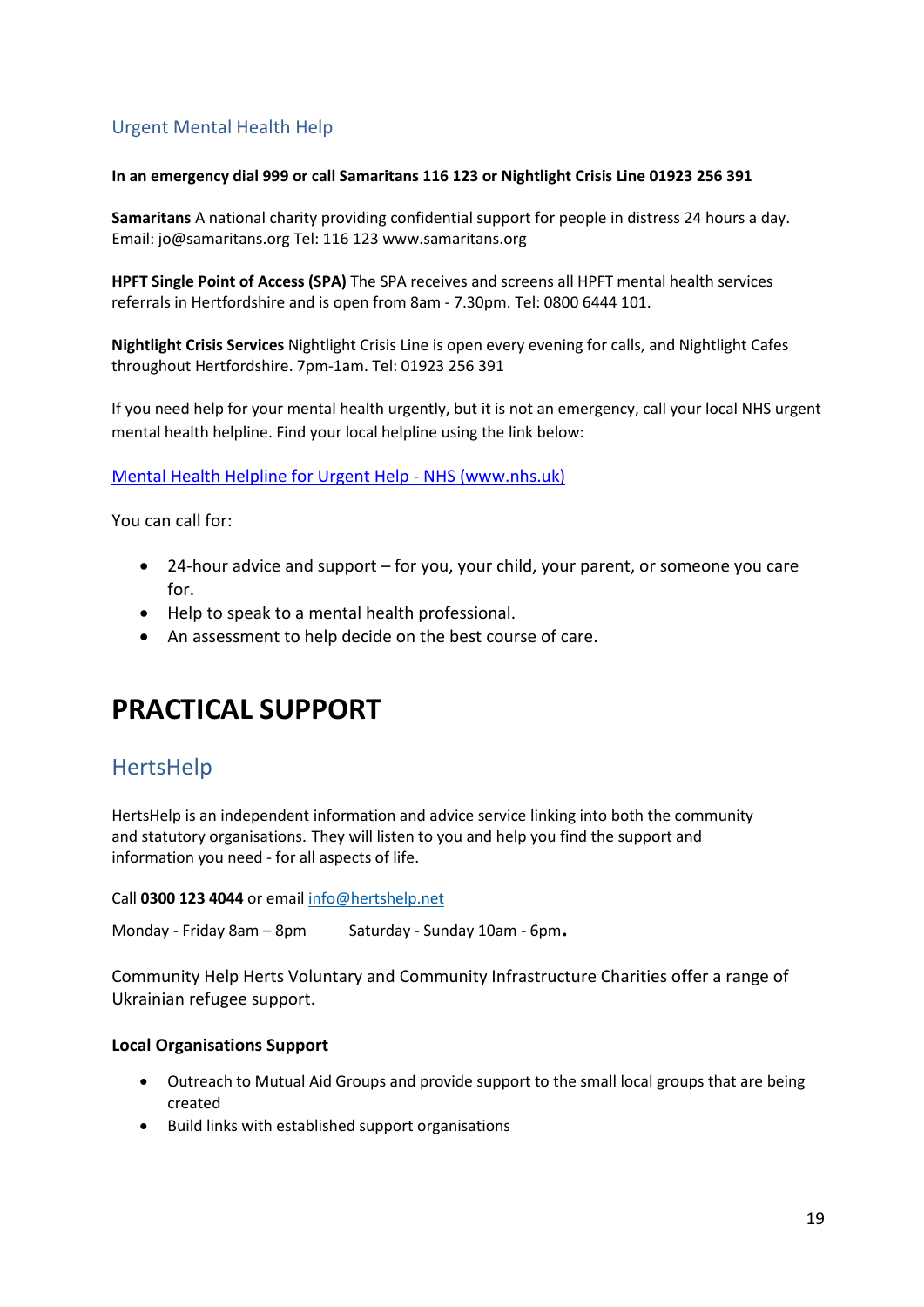#### **Community Support, including for Hosts, Guests and Refugees**

- Hertfordshire-wide virtual support network and district level in-person mutual peer support groups
- Community ESOL and Interpreting services
- Connect with community transport to help bring people together
- Signposting to local facilities and services

| <b>Hertsmere and St Albans</b>   | welcome@communities1st.org.uk         | 020 8386 4006 |
|----------------------------------|---------------------------------------|---------------|
| <b>Watford and Three Rivers</b>  | cvs@w3rt.org                          | 01923 216950  |
| <b>Dacorum</b>                   | welcome@communityactiondacorum.org.uk | 01442 617639  |
| <b>Welwyn Hatfield</b>           | office@whcvs.org.uk                   | 01707 274861  |
| <b>Broxbourne and East Herts</b> | michal@cvsbeh.org.uk                  | 0300 123 1034 |
| <b>North Herts and Stevenage</b> | info@nhcvs.org.uk                     | 01462 689400  |

#### **Association of Ukrainians in Great Britain – Waltham Cross Branch**

28 Flamstead End Road Cheshunt Herts EN8 OHT [walthamcross@augb.co.uk](mailto:walthamcross@augb.co.uk)

The association are meeting twice a month from  $1.30 - 4.00$  (starting  $14<sup>th</sup>$  May 2022) as a place to spend time to come meet other Ukrainians that have lived in Hertfordshire for a number of years, speak the language and keep the culture, heritage alive as well as having a Ukrainian school on a Saturday morning.

#### <span id="page-19-0"></span>Google Translate App**.** *-* [Google Translate on the App](https://apps.apple.com/gb/app/google-translate/id414706506?msclkid=32b9ea46ab6711ec99831e9cf6c6d769) Store (apple.com)

<span id="page-19-1"></span>Citizens Advice- [Offering to let someone from Ukraine stay with you -](https://www.citizensadvice.org.uk/immigration/offering-to-let-someone-from-ukraine-stay-with-you/) Citizens Advice

#### **What they do**

We provide free, confidential, and impartial advice. Our goal is to help everyone find a way forward, whatever problem they face. We value diversity, champion equality, and challenge discrimination. We act as a voice for our clients with the problems they face.

#### **Where to find Citizens Advice**

There are 10 offices across Hertfordshire, these offices can see clients that live or work in the specified area:

- Broxbourne
- Dacorum
- East Hertfordshire
- Hertsmere
- North Hertfordshire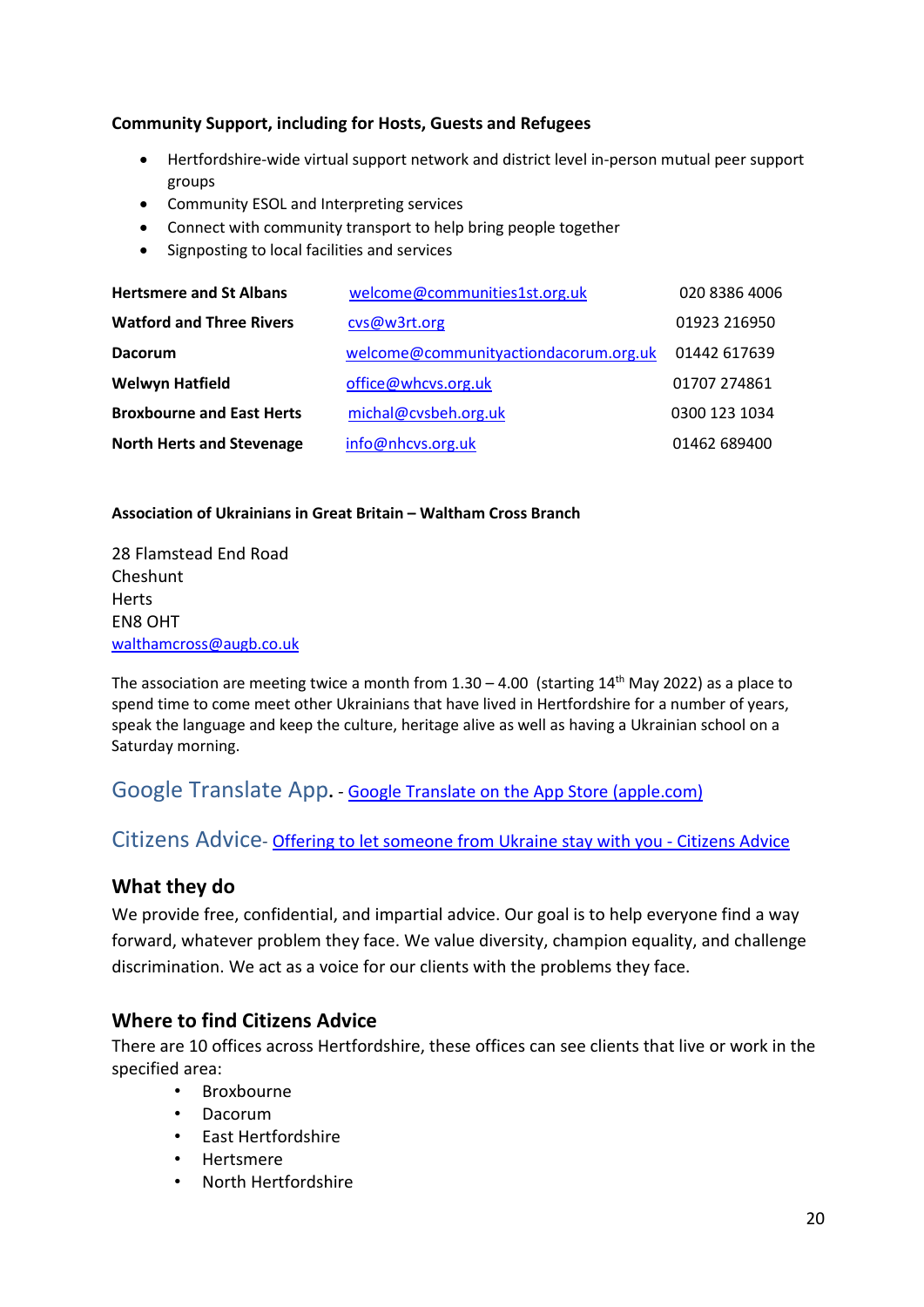- St Albans
- Stevenage
- Three Rivers
- Watford
- Welwyn Hatfield

#### **Advice they can provide**

We provide information and advice on the following areas:

- Benefits
- Debt and money
- Work
- Housing
- Immigration
- Consumer
- Relationships and family
- Law and courts
- Health and community care

#### **Advice for people from Ukraine**

#### **Bringing family members from Ukraine to the UK**

- Check if you can sponsor a family member
- Who can you sponsor?
- Who can your family member bring with them?
- How can your family member apply to come to the UK?
- Your family member's rights whilst living in the UK

#### **Advice on the Homes for Ukraine Scheme**

- Checking if you can apply
- Checking whether hosting will affect your finances
- What hosting involves
- How to apply
- What happens when your guest arrives in the UK

#### **Advice if your visa is ending**

**Advice on benefit entitlement, housing, immigration issues, accessing emergency food support and more.**

#### **How to contact Citizens Advice**

**By phone:** Adviceline **0800 144 8848** lines are open 9am to 5pm, Monday to Friday **Online**: <https://hertscitizensadvice.org.uk/contact-us/> **Social media:** Twitter: **@**HertsCAS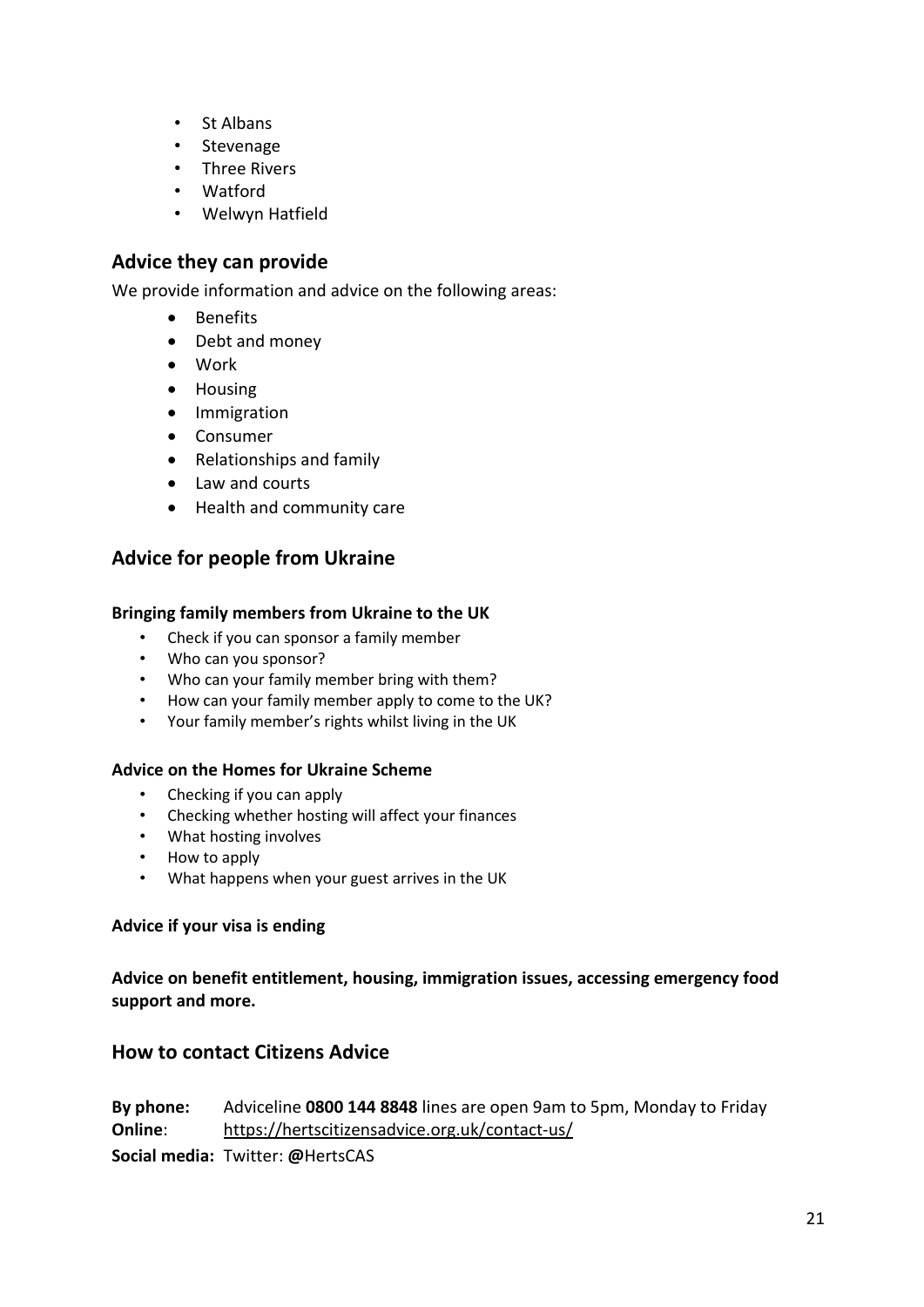## <span id="page-21-0"></span>Avoiding scams – advice from Trading Standards

Your payment for £200 will come from the Council via HertsHelp who are a council funded independent information and advice service. If you receive other emails or texts asking for you bank information so that payments can be made, treat these with extreme caution and our advice is NOT to click on the links. If you need to go to a website, go there independently using a URL you know e.g. gov.uk. or your council website.

\*Top tip – if you hover your mouse over the sender of an email you can see who it is really from (on a phone tap the senders name).

Unfortunately, the fraudsters may try to target you with scams, so we ask that you familiarise yourself with the possible scams so to prevent being a victim of a scam.

These may be too good to be true offers such as

- $\bullet$  job offers but there is an upfront fee to pay
- easy way to earn money by letting someone else use their bank account money mules
- fake grants sometimes offered via email or text– but scammers just want personal or banking information

We ask that you keep up to date with the current scams by following our social media pages and subscribing to our fortnightly newsletter, TS Alert. We also run regular scam awareness webinars, so feel free to attend!

• TS Alert:<https://scc.newsweaver.co.uk/tradingstandards>( [Click here to subscribe](https://scc.newsweaver.co.uk/tradingstandards/7w6p54wwld6?lang=en&a=6&p=61046526&t=32144614) )

For consumer advice or to report a matter to Trading Standards please call the Citizens Advice Consumer Helpline: 0808 2231133 or go online:

<https://www.citizensadvice.org.uk/consumer/get-more-help/report-to-trading-standards/>

To report a scam, call Action Fraud on 0300 123 2040 or go online: <https://www.actionfraud.police.uk/reporting-fraud-and-cyber-crime>

Report a scam email by forwarding it to [report@phishing.gov.uk](mailto:report@phishing.gov.uk)

Report a scam text by forwarding it to 7726

If you think you have lost money to a fraudster or compromised your bank details, please contact your bank immediately and report it as above.

The Ukrainian Institute of London has set up a dedicated website for support.

[Ukrainian Refugee Support \(ukrainianinstitute.org.uk\)](https://refugee-support.ukrainianinstitute.org.uk/)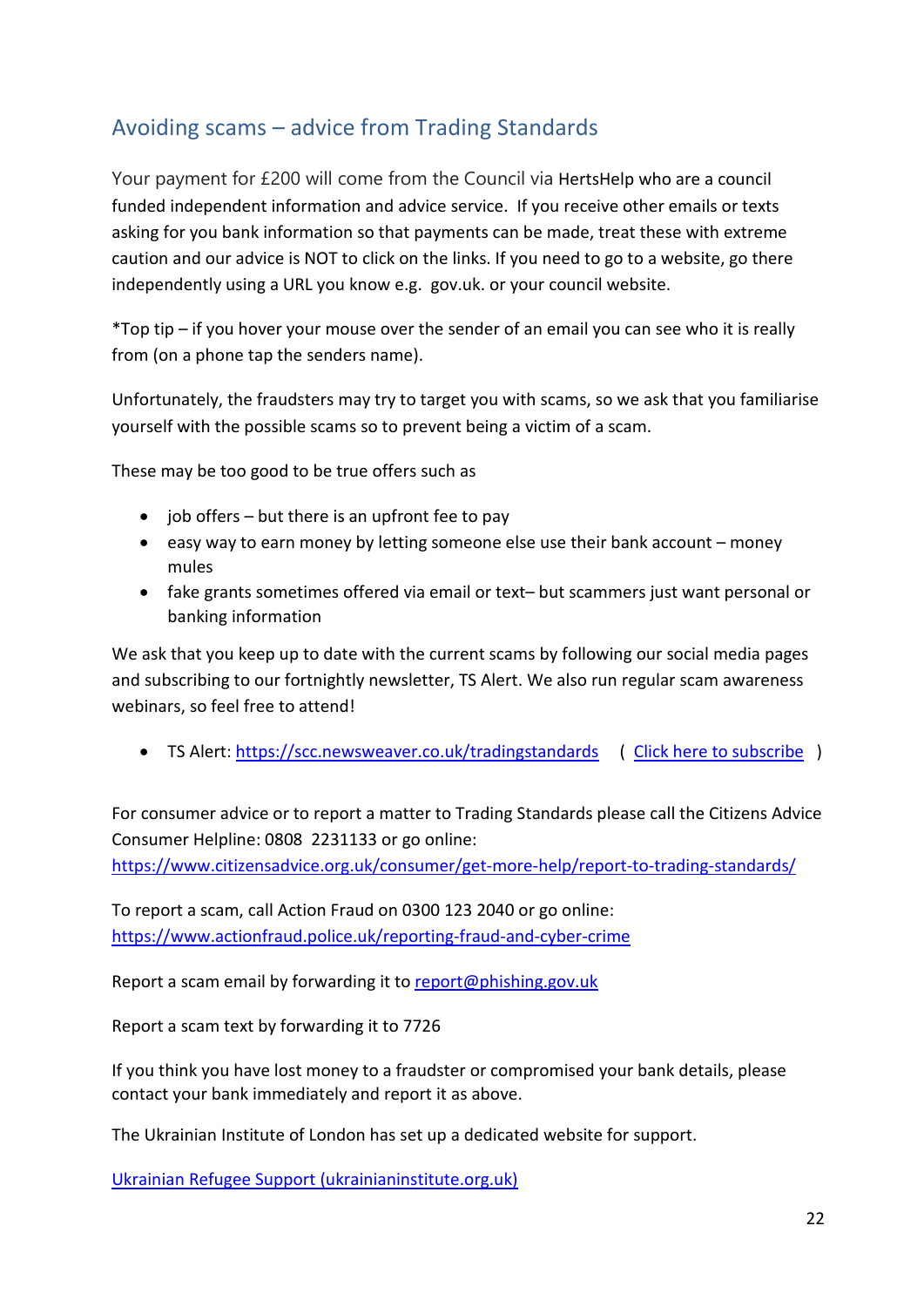## **ADULT SOCIAL CARE**

## <span id="page-22-0"></span>Adult Social Care

Adult social care provides support to Hertfordshire residents aged 18+ with a long-term illness, disability, or health condition, helping them to remain living as independently as possible. They offer practical support with personal care, such as help at home from a carer, as well as equipment and technology to help with daily tasks. They also help people who provide unpaid care to someone with a health condition or disability – for example, a family member of someone you live with.

The first step to getting help from adult social care is to ask for a care needs assessment. This will identify what needs you or your guests have and what help you may benefit from.

If you provide unpaid care to someone, you can ask for a carer's assessment. This will find out if there is any support that could help you. - Adult care – [how to get care and support from us](https://www.hertfordshire.gov.uk/services/adult-social-services/care-and-carers/arranging-and-paying-for-care/adult-care-how-to-get-care-and-support-from-us.aspx)  [| Hertfordshire County Council](https://www.hertfordshire.gov.uk/services/adult-social-services/care-and-carers/arranging-and-paying-for-care/adult-care-how-to-get-care-and-support-from-us.aspx)

If you are concerned that an adult might be at risk of abuse or neglect, please contact the Safeguarding Team on 0800 137 915 or 0800 999 7677 (outside of working hours).

## <span id="page-22-1"></span>Social Care

#### **Report a concern about a child or an Adult**

If you have any concerns about the safeguarding of a child or an adult, as a professional or a member of the public, you can report this online.

If you're a member of the public, you have the option to remain anonymous.

[Report concerns about a child or request support | Hertfordshire County Council](https://www.hertfordshire.gov.uk/services/Childrens-social-care/Child-protection/Report-child-protection-concern.aspx) or call us on 0300 123 4043

[Report a concern about an adult | Hertfordshire County Council](https://www.hertfordshire.gov.uk/services/Adult-social-services/Report-a-concern-about-an-adult/Report-a-concern-about-an-adult.aspx) or call us on 0300 123 4042

**If a child or adult is in immediate danger, call 999 or report a crime on 101.**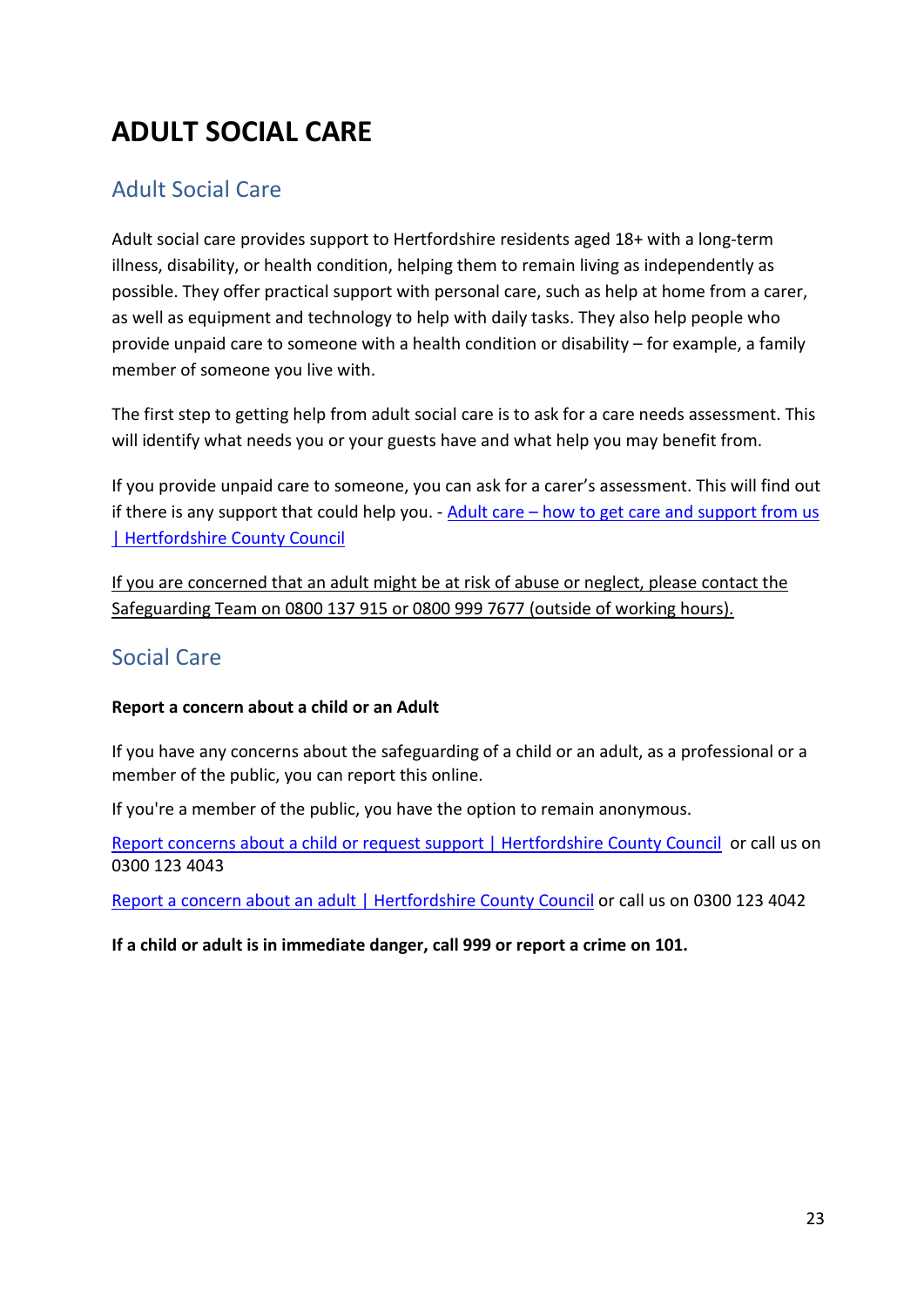## <span id="page-23-0"></span>Finding activities and Family Information Service support in **Hertfordshire**

Our pages offer a wealth of information, support, childcare, and things to do for families, children and young people aged from birth to 19 years (up to 25 years with a disability/additional need).

We have many family centres who provide a range of open-access sessions and universal health services to families with children and young people aged from birth to 19 years (up to 25 years with a disability/additional need). Please do our visit our webpages for more information

[Family Centre Service \(hertsfamilycentres.org\)](https://www.hertsfamilycentres.org/family-centres.aspx)

## <span id="page-23-1"></span>Visit your local library

We have many libraries within Hertfordshire, which provide access to a number of resources, such as books, eBooks, audiobooks, newspapers, magazines, DVD's, access to computers, printing, photocopying, scanning and many more.

[Find your local library](https://www.buckinghamshire.gov.uk/libraries/information-about-local-library/) - [Library opening hours and locations | Hertfordshire County Council](https://www.hertfordshire.gov.uk/services/libraries-and-archives/library-opening-hours/library-opening-hours-and-locations.aspx)

## <span id="page-23-2"></span>Things to do

Hertfordshire has a range of things to do for residents and people visiting the county.

This includes:

- visiting our range of large shopping centres:
	- o Intu, Watford
	- o The Marlowes, Hemel Hempstead
	- o Westgate Shopping Centre, Stevenage
	- o and smaller ones in villages
- taking a walk around one of our [THE 10 BEST Parks & Nature Attractions in](https://www.tripadvisor.co.uk/Attractions-g186304-Activities-c57-Hertfordshire_England.html)  [Hertfordshire -](https://www.tripadvisor.co.uk/Attractions-g186304-Activities-c57-Hertfordshire_England.html) Tripadvisor
- looking around a [THE 10 BEST Museums in Hertfordshire -](https://www.tripadvisor.co.uk/Attractions-g186304-Activities-c49-Hertfordshire_England.html) Tripadvisor

#### <span id="page-23-3"></span>Tourist Information

You may also like to visit our tourist information centres for local information about events, local attractions, or offer help and advice about council services.